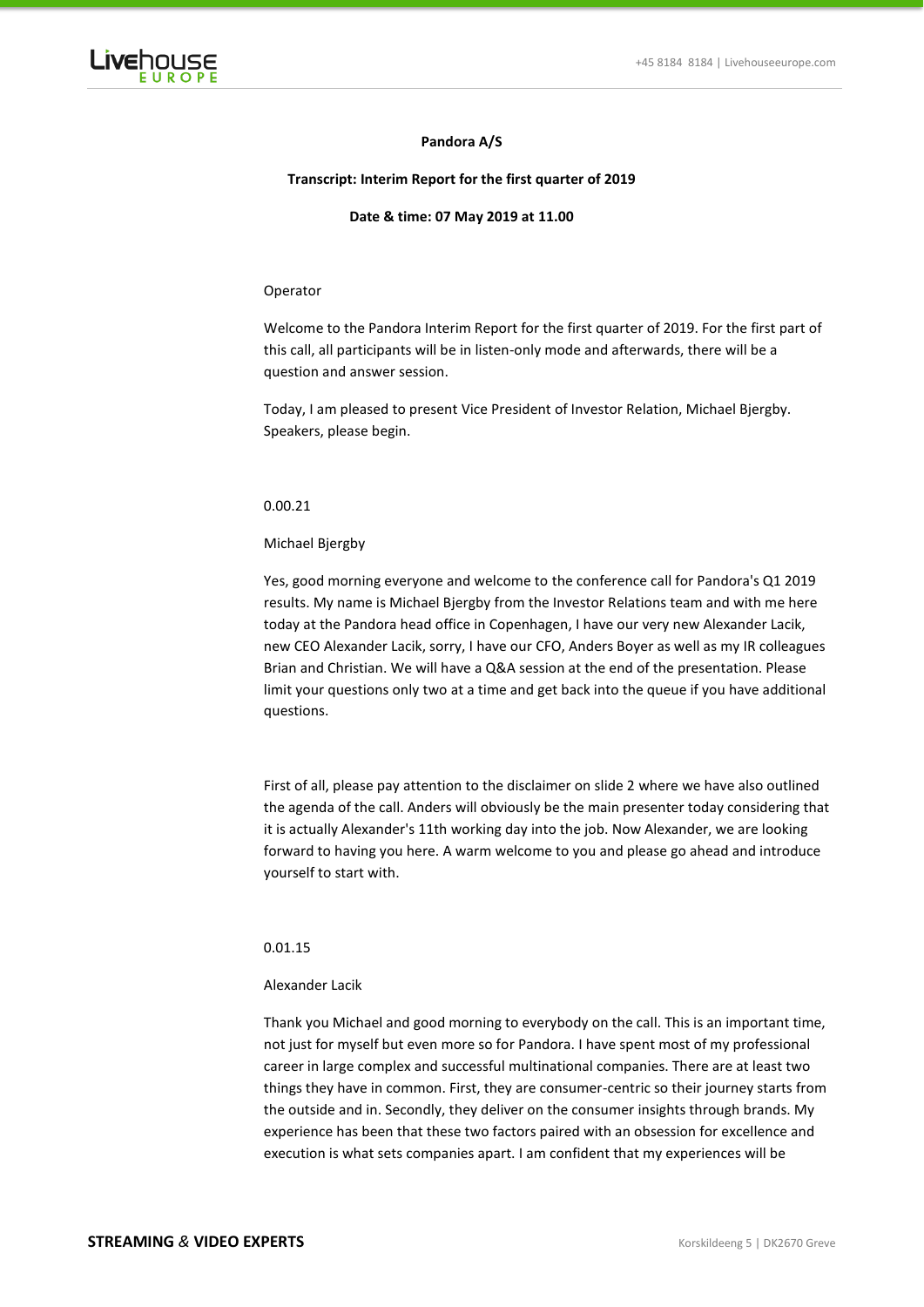

instrumental in helping Pandora. The company has some solid foundations on which we will build the future. We have a world class supply chain. Charms are a strong product concept and consumers also give us a clear licence to expand into adjacent jewellery segments. Finally, we have a deep-reaching distribution network that gives consumers all around the world physical as well as virtual access to Pandora. While there is a strong foundation in place, let me be the first to recognise that the company faces some serious challenges. Importantly, the characteristics of these challenges also offer great potential. Pandora is a clear turn-around case, a situation which I have faced previously and feel very excited to deal with.

# On a more personal note, I am married and have four children in the ages of 10 to 21. I grew up in Sweden but as you can see from my bio, I have spent most of my professional career on the international circuit. Now, my family and I have moved back to Sweden and we refer to Stockholm as home.

# Moving on to page 4, let me just give you a few observations from my first 10 or 11 days depending on how you count with the company. As you can imagine, I have been on the sidelines for a while, which has given me the opportunity to familiarise myself with the company. I step into a situation where a transformation agenda has been formulated and is wrapped under the programme named NOW.

The analysis, in my opinion, is honest and thorough with some clear work streams attached to it, ranging from demand generation, winning in China, digital capability enhancements as well as a strong cost squeeze. I fully support the transformation effort. The programme is in full swing and I am looking forward to drive this hard to ensure we structurally change the trajectory of Pandora.

Based on my experience, this transformation will not happen overnight so we need to stay patient as we deliver on the various aspects of the programme. I think I will leave it with these thoughts for now. In the coming days, I am looking forward to meet some of you and I am eager to understand your perspectives of Pandora. I will now hand over to Anders, our CFO, to take you through Q1 and the progress on Programme NOW. Please, the stage is yours.

# 0.03.59

#### Anders Boyer

Thank you Alexander and let us move to slide no. 5 and on slide 5, we have a quick summary of the development in the first quarter and in fact, it can be said in three key short messages. First of all, the first quarter was weak and it was partly weak due to our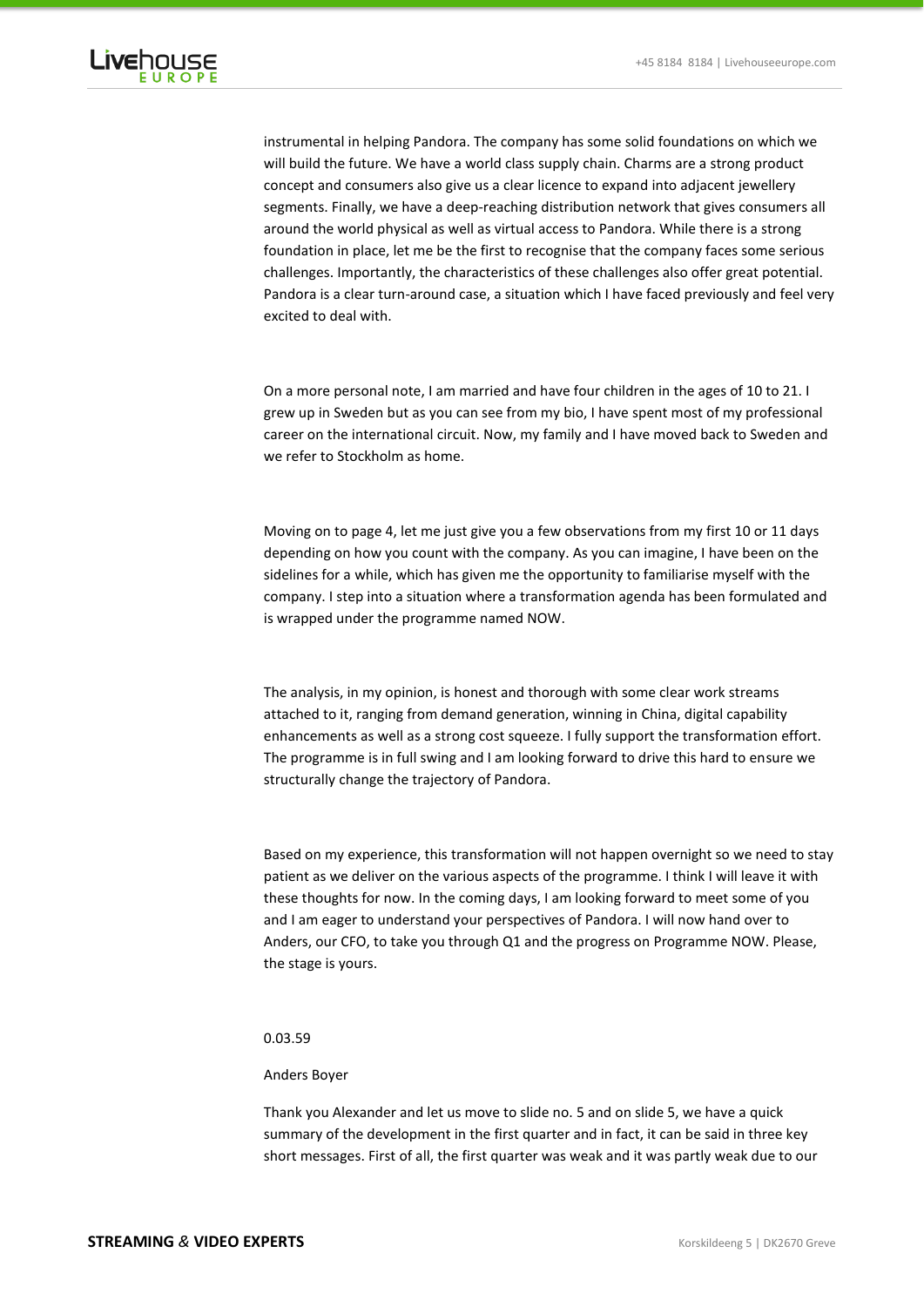

deliberate commercial re-set which has a temporary negative impact on the top line and the bottom line. But having said that, the main reason that Q1 was weak continues to be decreasing traffic in our physical stores. The weak performance was not a surprise for us and we had anticipated that when we made the guidance and so, therefore the financial guidance for the year remains unchanged.

Secondly, we are still of the opinion that Programme NOW will turn around our like-forlike performance but it is a two-year journey and we will not have any material revenue effect from NOW before late 2019.

Last, I would like to say that we continue to take prompt and tough actions as we are progressing on Programme NOW and today, we are announcing closing of an additional 50 concept stores and further significant reduction of staff in Thailand on the back of an increase in productivity.

Please turn to slide 6 for an overview of the financial performance in the first quarter and I will just touch upon a few of the points here. When we made the guidance, we said that like-for-like during 2019 would be worse before it gets better and it did get worse with like-for-like of minus 10 in the first quarter. However, like-for-like is also impacted by our deliberate decision to reduce promotions. Organic revenue growth was well below the full-year guidance, also as expected, and the reduction of inventories and sell-in packs impacted organic growth negatively in the quarter. And we expect organic growth in Q1 to be the lowest in 2019 as especially the negative revenue impact from the reduced sell-in packs and the inventory changes will be less of a drag in the quarters to come. The cost reduction programme progressed well both on cost of goods sold and on OPEX and on the cost of goods sold, the progress is visible with the highest gross margin in fact in the history of Pandora in the first quarter of 2019.

And cash flow also continues to be quite strong, enabling us to pay out around 15-16% of our market cap to investors in 2019.

We move to slide 7. Before we go into the details of the Programme NOW, I think it deserves or needs to be highlighted again how large a transformation Programme NOW is across the business on culture, on how we operate the business on the organisation and Programme NOW is not a quick fix, but it is a two-year transformational journey.

Then please move on to slide 8 where you can see the sort of four main work streams or steps of Programme NOW. In general, Programme NOW is progressing well and this is, these four work streams is what we communicated back in February when we made the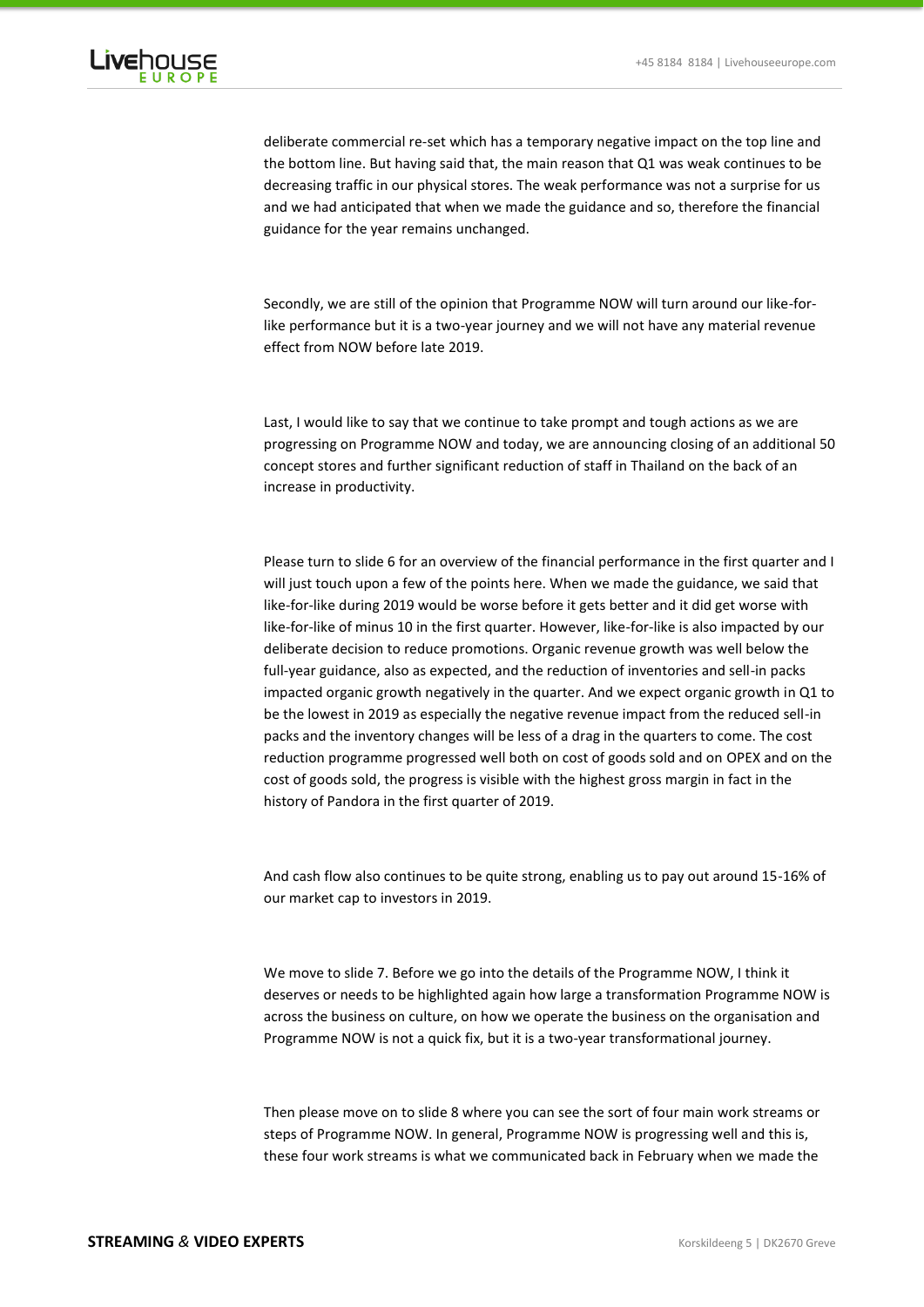

full-year announcements and on top of these four work streams, we also had the network strategy where we are taking another large step today and we will get back to that in just a second. So in general, on Programme NOW I can say that the commercial reset has been initiated. Commercial pilots are showing early and promising results. The cost reduction is progressing as planned and finally, we are laying the foundation for working as a truly global and professional company.

Then please turn on to the next slide, no. 9, in order to dig a bit more into the details on the network strategy. As you probably recall, we took the first step on the network strategy back in November last year where we significantly reduced the number of concept store openings and we practically stopped buying back distributors and franchise stores for now.

Since then, we have been investigating and analysing the store network from a brand, revenue and profitability point of view and generally, we have a very strong and very profitable network but as like-for-like was negative in 2018 and we also expected to be down to negative high single digit this year, the profitability of some of the stores is not surprisingly coming under pressure. It is not many but it is still some so in 2018, less than 20% of our stores were directly loss-making while most stores are on a store by store basis actually margin accretive to the group and that is a very remarkable and very strong starting point. Sorry less than 20 of our stores. Thank you Michael, that is very different. It is, let's say, 1.5% of our stores. Thank you for that correction. That is important not to get that wrong.

But we want to de-risk the financial profile of the company and we want to protect our margins and with that starting point, we have decided to close three buckets of stores and these closures are over and above what was included already in the guidance back in February so first of all, we want to close the few loss-making stores we have and that is a given. That is a no-brainer, I am almost tempted to say, but secondly, we will also be closing stores with a margin diluting and where we don't see a near-term prospect to improve the margins. And lastly, we will close stores in catchment areas with more than one store and where there are reasonable expectations to regain enough revenue in other stores or online for that matter.

But we are still developing and refining our catchment area framework and methodology but there are, not surprising, a significant number of store with overlapping catchment areas and given the high gross margin that we have, you do not need to recapture a lot of revenue for it to be EBIT accretive when you close a store and as an example, if you have a 20% EBIT margin owner-operated store, it only requires that we recapture around 25% of the lost revenue for it to be neutral on absolute EBIT and that is something that we need to look further into in the future. So we have identified around 50 concept stores to be closed when the rental agreements with the landlords run out. Or earlier if that proves to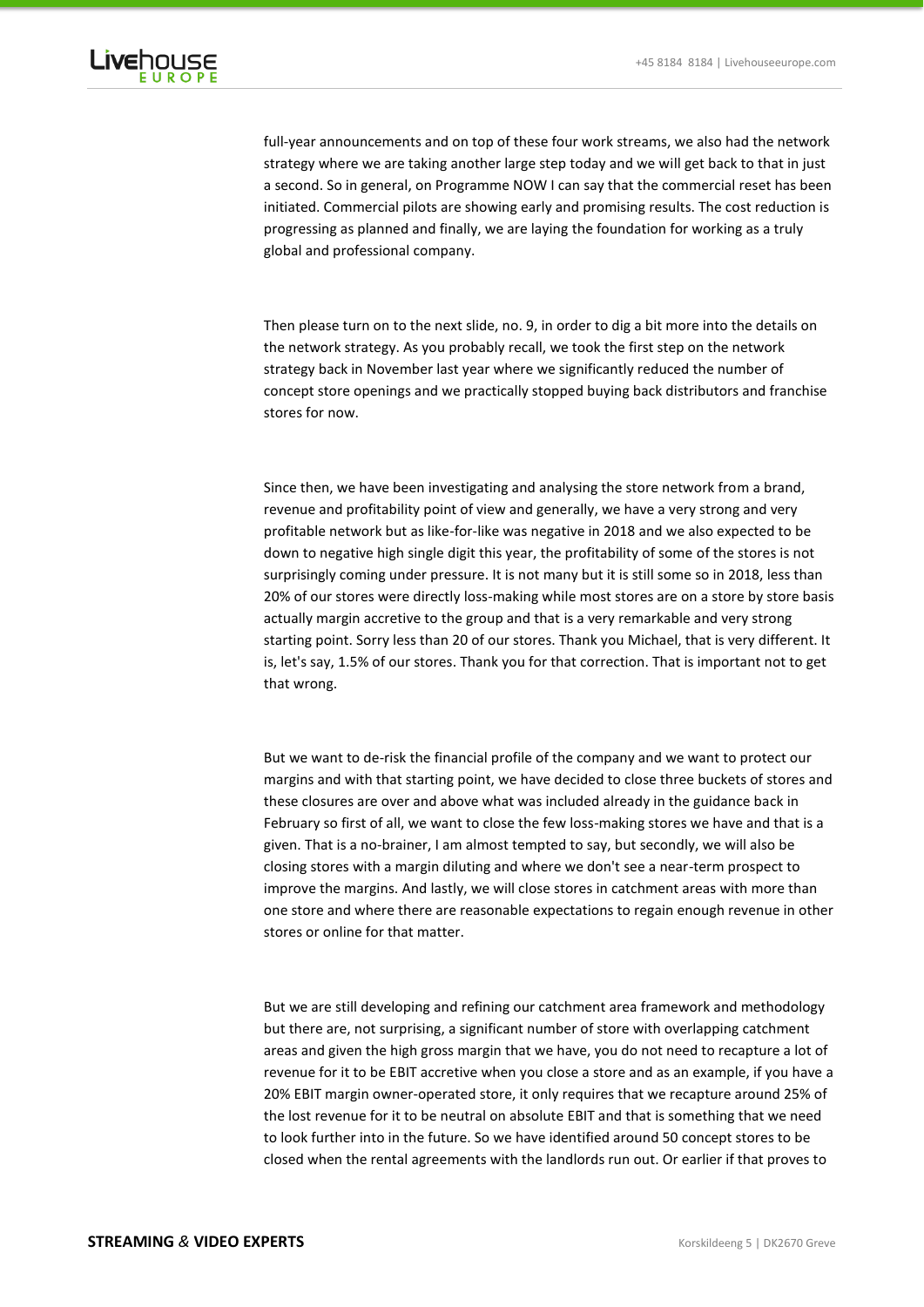

be a better business case. The financial implications for this year, 2019, will be limited but going into 2020, the closings will have a slightly accreting impact on the EBIT margin.

So then let us move on to page 10. In the Annual Report for 2018, we said that we would reduce the non-value adding discount periods while still maintaining the promotions during the key gifting events. And this is exactly what we have done in the first quarter. In the first quarter, we reduced the number of promotional days by 30% on average across the bigger markets. The largest impact on revenue in Q1 is seen in the eSTORE where we are now only using the online sales tab periodically or with fewer products or with a lower average discount. So all in all, we are tracking in line with the plan on the commercial reset on reducing promotions and we still expect the one-off impact on sales and like-forlike to the tune of 2-4% in 2019.

Then please move on to slide 11. Back in February, we highlighted five key areas that we believe will help Pandora get back to positive like-for-like and reignite a passion for Pandora and that is the five areas that you can see on this slide. And the sum of the parts of this slide is what we are calling a brand re-launch and these five areas are still the central building blocks and we are making great progress across all of them ahead of our brand re-launch later in 2019.

Today, I will just elaborate on a few of them and share some of the pilots and activities that we have done and are planning to do. So please move on to slide 12. We believe that Pandora has been underinvesting in marketing and actually quite significantly so. And as you know, that was part of the diagnosis ahead of Programme NOW. Our modelling and external benchmarking shows that there is a good return for every additional krone or dollar that we spend on marketing and that is a good return both in terms of like-for-like growth and in terms of absolute EBIT and in terms of EBIT margin.

And there is also an important data point in our internal benchmarking supporting the marketing model and that is in the US. The US has been performing relatively better than the rest of Pandora for some time and the same goes for the performance here in the first quarter of 2019. And in the US, we also spend more on marketing than in the rest of Pandora and that is both in per cent of revenue and in absolute terms.

So therefore, we have decided to initiate a number of new marketing pilots and the ambition is to confirm that by investing in marketing, we will be able to change or improve the momentum and drive profitable growth. And as part of these pilots, we are investing between 50 and 100 million kroner in Q2 and then again in the third quarter in three selected markets being the UK, Italy and China.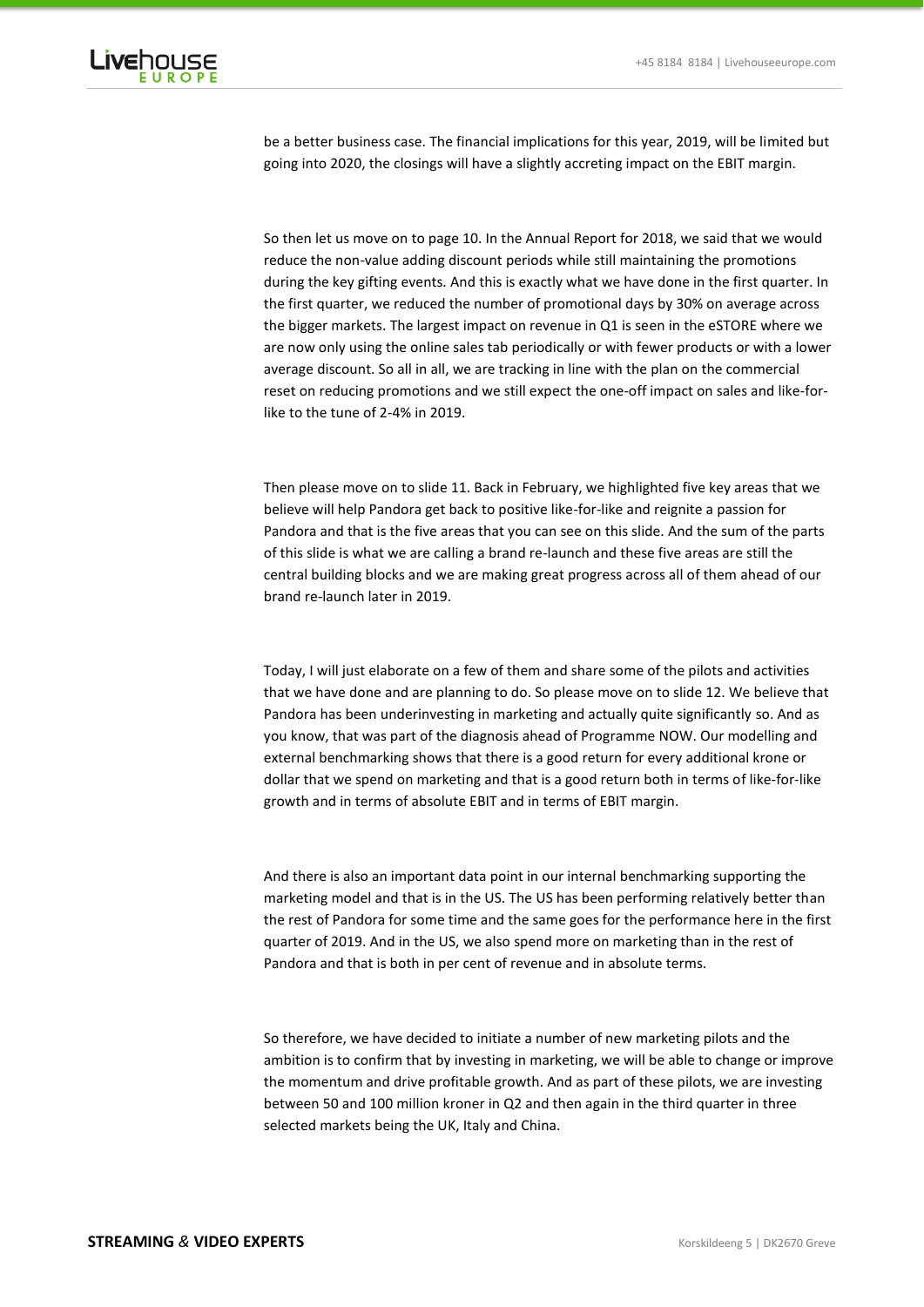

During the first quarter, we also initiated a collaboration with the Columbian singer Shakira, and we made a couple of influencer – several influencer collaborations in Canada and Brazil and in early Q2, sorry, in April, we launched a dedicated China collection, the one that we call the Peach Blossom and that is the first time that Pandora is launching a collection specifically for one country. It is early results, but we are excited by the early results that we see and the test and the lease initiatives and we also plan to spend more on digital and celebrity collaborations going forward.

Then please move on to the next slide, 13. We are doubling our spending and investments in our online presence in 2019. So we are taking a significant part of the cost reductions that we are doing as part of Programme NOW and reinvesting that online. Initially, we continue to improve the product landing pages with more inspirational storytelling but there will be more material changes during the year including a brand new eSTORE which has been developed and tested with roll-out in the third quarter. And we have already initiated some new omni-channel features in the US and we strive to soon finalise the business model with our partners in the US.

And then please turn to slide 14 where we have an update on the cost reduction initiative. As you know, the cost reduction opportunities are quite big and we target a run rate saving of DKK 1.2 billion by the end of next year, by the end of 2020. And for 2019 specifically, we expect to realise cost reductions of around DKK 600 million and that comes, as you know, on top of the DKK 350 million cost reductions that were announced back in August last year in connection with the Q2 announcement and the progress has been strong and in line with plan. And in the quarter, we have realised about DKK 100 million in cost reductions on the Programme NOW initiatives and about DKK 75 million from the other Q2 2018 initiatives as we have called them.

The way that you should read this slide, the Harvey Balls to the right of the slide, the savings indicator, is that it reflects how much run rate saving that has actually been realised in the quarter and therefore, as an example, even though there is no reported progress on IT, it does not mean that we are not progressing on IT because we are indeed. And it is simply that the effects of all the preparations and analyses that we are doing right now have not led to realised cost reductions yet, but they will come.

A few other highlights are on admin. costs, administrative costs. We are progressing quite fast but this is also where the low hanging fruits are. The tightened travel policy has an immediate effect, basically, and the same goes for training cost and a number of other employee benefits that we have been looking into.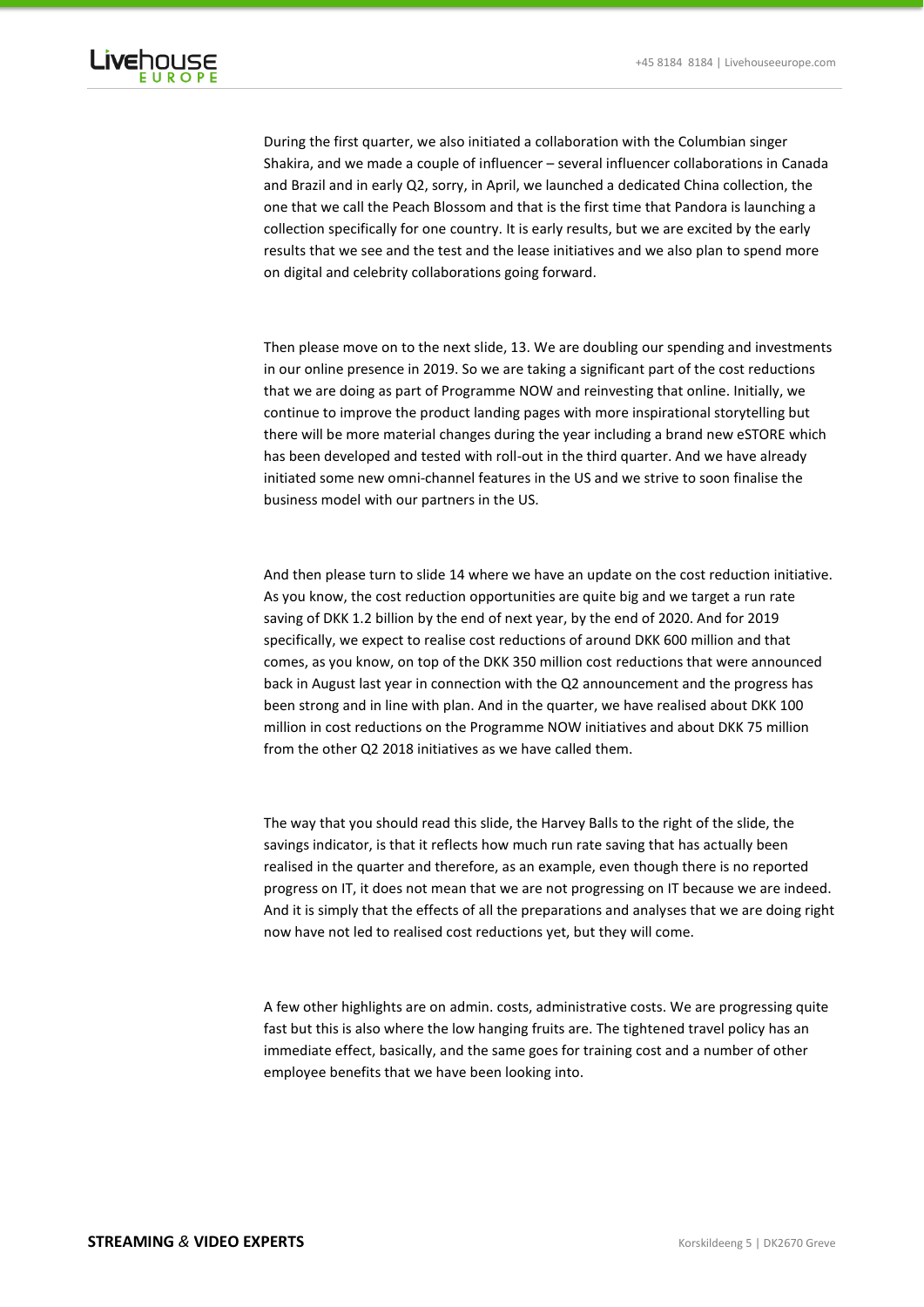

And I would also like to highlight that the redundancy of the craftsmen in Thailand is a part of the cost mindset that we are instilling across the company. We have secured quite significant productivity improvements and we are able to reduce the workforce in Thailand with around 1,200 additional employees on top of the changes that we made – the 700 that were laid off back in February of this year. And to further reduce production cost and deal with annual sales out and production seasonality, we will also be introducing additional shutdown periods in the months to come. So this basically concludes the update on Programme NOW as such and I will just again reiterate that we are on the right track. That is what we firmly believe but we are still at the bottom of a huge mountain to climb.

Let us quickly go through some of the financials. You can skip slide 15 and go to slide 16 where we have the revenue growth bridge and as already mentioned, the weak like-forlike development is the largest building block in this waterfall and you can see that as the second purple building block in the chart here. And I will just come back in a second, speak a little bit more about the drivers behind the like-for-like development. Organic growth was -12% in the quarter and in addition to being obviously impacted by the negative likefor-like, it was also impacted by destocking, lower sizes of sell-in packs and finally, we have also seen a quite significant decline of our sales to the multi-branded customers. And I want to highlight that a number of the organic growth drivers are non-recurring in nature and not least the sell-in packs and Q1 is expected to be the only quarter for the year where organic growth is actually lower than like-for-like.

Then please move on to slide 17 where we are showing you a breakdown of the drivers behind the like-for-like development and our underlying challenge is to get traffic into the physical stores and that is the red arrow to the lower left part of this slide pointing downwards. That is the main challenge. And traffic into the physical stores is significantly down while the other KPIs that are driving like-for-like are broadly speaking relatively stable. At the core of Programme NOW is, as you know, exactly to address the traffic challenge through, among other things, significant marketing investments and the upcoming brand re-launch.

And please turn on to the next slide, slide 18. The EBIT margin was 22.5% excluding restructuring costs in Q1 and that is the black bar to the right being the third last column in the waterfall and as you can see on the waterfall, the main reason for the lower margin compared to last year is deleverage and it is deleverage from the negative like-for-like combined with lower sell-in packages and lower inventories with our wholesale partners. And the latter is partly non-recurring in nature. And the cost reduction supported the margin by 4 percentage points as planned and in line with prior years, the EBIT margin is going to be skewed towards the fourth quarter and we also expect that both the second quarter and the third quarter EBIT margin will be below our full-year guidance.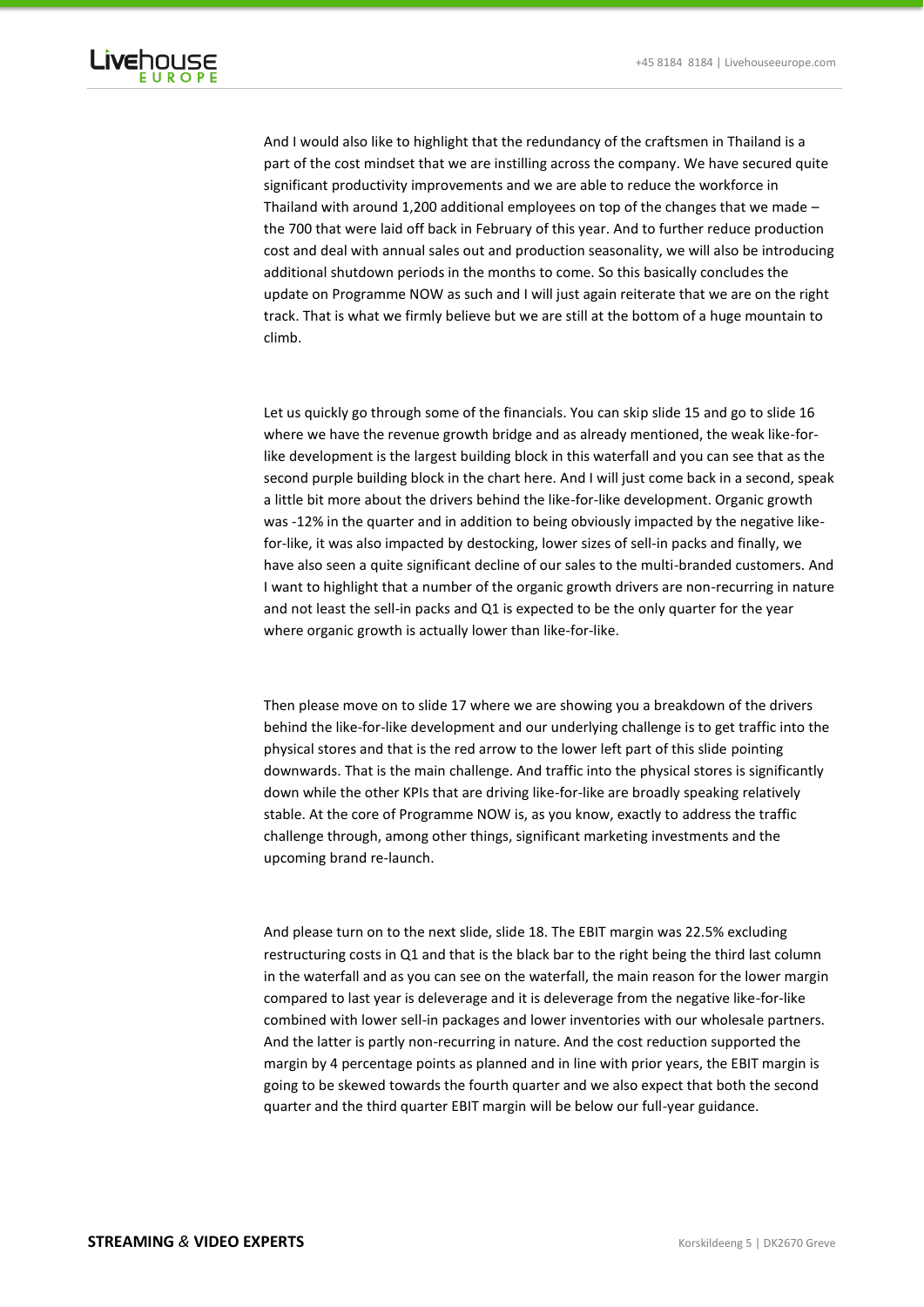

Then please move to slide 19. We improved the cash conversion in the quarter, mainly due to better working capital. But I should say that the development that you can see in the numbers here, the reported cash conversion, is better than it is because the reported number shows that we went from a cash conversion of 30% last year to 70% this year and that is what you can see in the upper left part of the slide but obviously, the new accounting regulation, IFRS 16, technically improved the cash conversion with around 27 percentage points so the underlying and comparable number to the 30% last year is a cash conversion of 43% this year so it is still a decent improvement even taking out the accounting noise. And just as with the cash conversion, the leverage ratio is also impacted by IFRS 16 so the net debt to EBITDA ratio roughly increases by half, 0.5, due to the new accounting regulation so the underlying leverage ratio is still up versus last year but only around 0.2 or so and that is impacted by the lower profitability but also the fact that we have made significant cash returns to shareholders during the last year over and above the free cash flow generation.

And thereby, we are getting to the final point on the prepared part of the agenda and we can go directly to slide no. 21 with the financial guidance. So in short, the guidance is unchanged. We continue to expect between -3 and -7% organic growth for the year and 26-28% EBIT margin, excluding restructuring costs. So we still believe that total like-forlike can be down to negative high single digit for the full year and the guidance still assumes a material and positive effect on like-for-like from the initiatives in Programme NOW in late 2019.

There will of course be some impact on the 75 net concept store openings this year due to the additional store closings that we just talked about but we don't expect the number to be significant already in 2019. And finally, I will just say that the cash return to our shareholders is also on plan and looking at the full year 2019, we will pay out around 7% of the market cap in dividends and we will be buying back shares equivalent to around 9% of the company so that is a total return to the shareholders of around 15-16% of market cap in 2019. And with that, that concludes the prepared part of the presentation and I think we can go to Q&A.

#### 0.26.00

#### Operator

Thank you. Ladies and gentlemen, if you wish to ask a question, please press 01 on your telephone keypad, and if you wish to withdraw your question, you may do so by pressing 02 to cancel. There will be a brief pause while questions are being registered.

0.26.30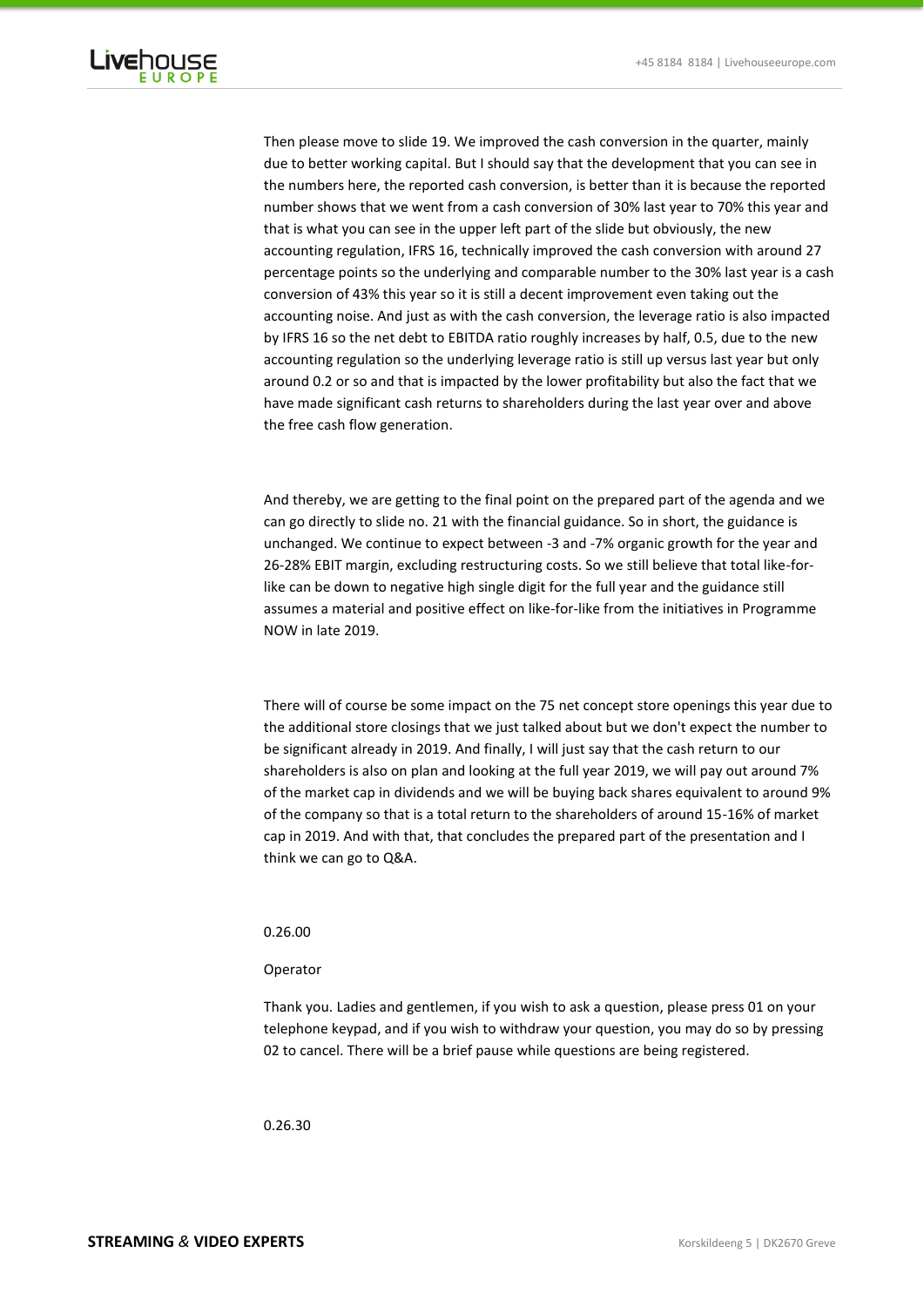

Okay, and our first question comes from the line of Thomas Chauvet from Citi. Please go ahead. Your line is now open.

#### 0.26.39

### Thomas Chauvet

Good morning, Alexander and Anders. Thanks for taking my questions, I have two. The first one on the selling distribution marketing expenses that were up 10% in the quarter. It was well above expectations, I think. How do you expect both items S&D and marketing to develop in the coming quarters? The press release suggests marketing costs will be stepped up in Q2 in Italy, UK and China. Could you comment on that in relation to your profit guidance for the full year? Secondly on the press release, there is quite a few incremental items announced today 1,200 additional headcount reduction in Thailand, the implementation of part-time work in May and June in Thailand, the closure of an additional 50 unprofitable concept stores. However, you reconfirm the 1.5 billion restructuring charges and the 1.2 billion cost savings by 2020, could you elaborate on that so are these incremental announcement where they are already in the pipeline when you struck your guidance or are they just in aggregate relatively materials? Thank you.

#### 0.28.02

#### Anders Boyer

Thank you, Thomas. I can start out here. On the sales and distribution and marketing expenses, it is true that the sales and distribution expenses are up Y/Y despite all the efforts that we are doing on the cost programme. You should recall that we are, if I just remember rightly, we have 342 more owned and operated stores in our network in Q1 of 2019 compared to last year and they obviously come with a cost of beneath that number. That is actually a like-for-like if we can call it that decline in the sales and distribution expenses but going forward, we are not guiding specifically on cost lines, but just to give you some insight, the Y/Y growth will, when we move into Q2, 3 and 4 of 2019, will be impacted by a couple of different factors. One is that the Y/Y increase in new stores will decline as we progress through the year. We had a 6% revenue uplift from what you call concept store openings network in Q1 and for the full year, we have guided about 4% so that in itself will decrease the Y/Y growth as we move through the year, but it does not mean that the numbers will be.. spending will be lower than in Q1 but that is one, I think, important building block. Then in Q1, as you can see, in our EBIT margin bridge, we have not invested, reinvested a lot yet in Programme NOW but that building block in the diagram is basically zero and as we move into the later part of the year, we will start increasing our marketing spending especially significantly. We are starting now and testing out basically as we speak in a couple of selected markets and that will, everything else being equal, increase our marketing spending going into the latter part of the year. So there are some offsetting forces when we look at those cost lines going into the later part of the year.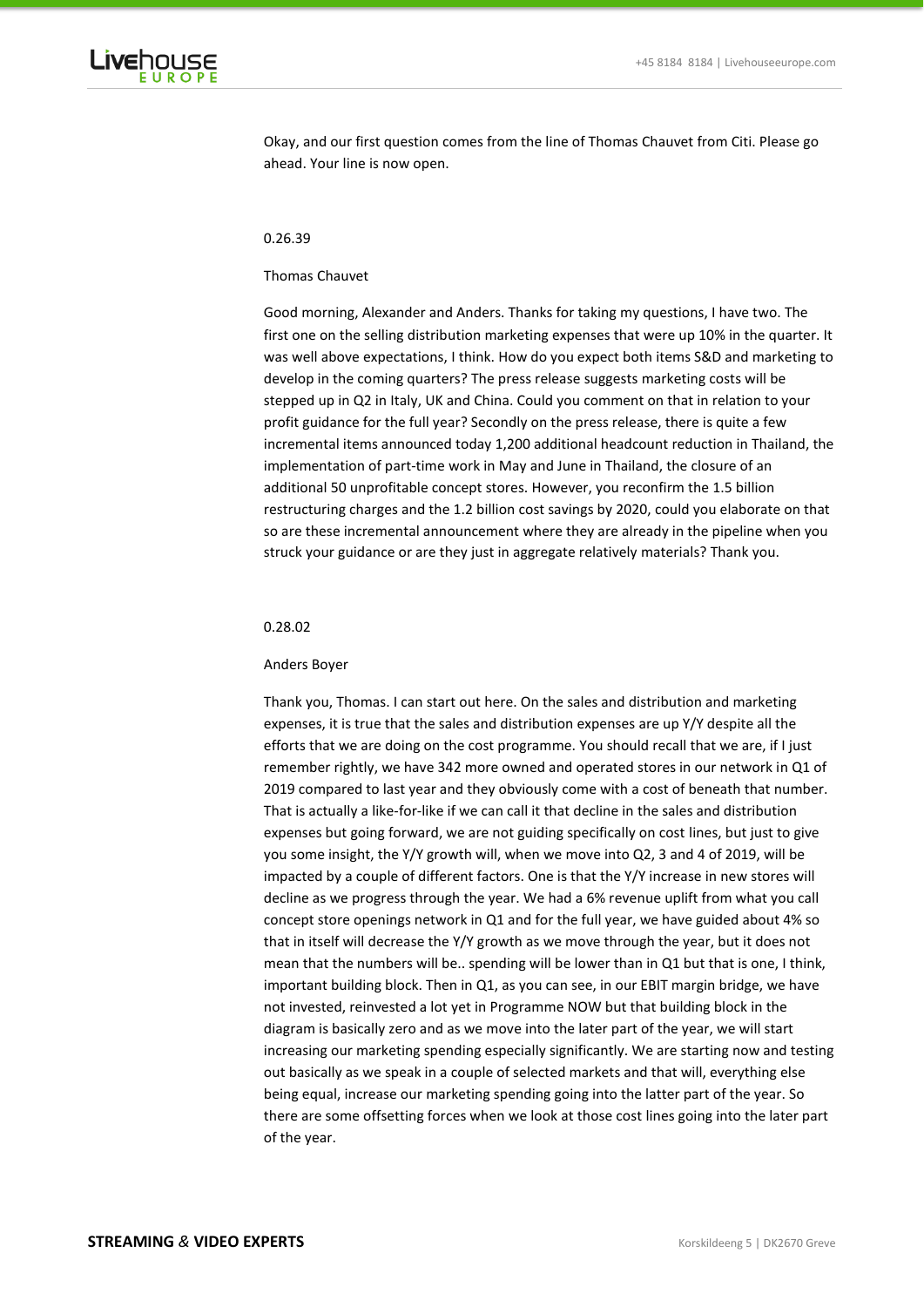

On the announcements that we made this morning on concept stores and further cost reductions, they have been on our agenda for a while but obviously, with things like this, you cannot announce it until you actually know that you are doing it. You have to be ready and I think on the changes that we have been making in Thailand and announced in Thailand early this morning Bangkok time, we had to see the productivity increases being there for some months. As you recall, last year we had a dip in the gross margin in Q3 and Q4 Y/Y of around 200 basis points because we saw a significant increase in the average production time per product and we are dealing with that and actually have had a very decent improvement in productivity during the last couple of months and that led us to conclude that we could make the changes in Thailand this morning so we are keeping the 1.5 billion or up to 1.5 billion in restructuring costs unchanged for that same reason and yeah. I hope that answers this question.

# 0.32.05

Thomas Chauvet

Thank you. Thank you, Anders.

#### Operator

Thank you. And our next question comes from the line of Michael Rasmussen from ABG Sundal Collier. Please go ahead. Your line is now open.

## 0.32.18

### Michael Rasmussen

Thank you and first a question for Alexander and then a question for Anders. So Alexander, I appreciate it is obviously early days for you at Pandora but could you add a little bit more details about some of the turnarounds that you have been part of in the past, for example have they mainly been a cost reduction exercise or have this been cases of fixing a brand or fixing any kind of top line issues? So any details on your past would be appreciated. And then secondly for Anders, I hear what you are saying on the inventory reduction potential. Can you first comment a bit on the timing of that and also on the magnitude of this potential because obviously, you know, we would not risk you moving into any out-of-stock issues when or if like-for-like starts to improve. Thank you very much.

0.33.17

Alexander Lacik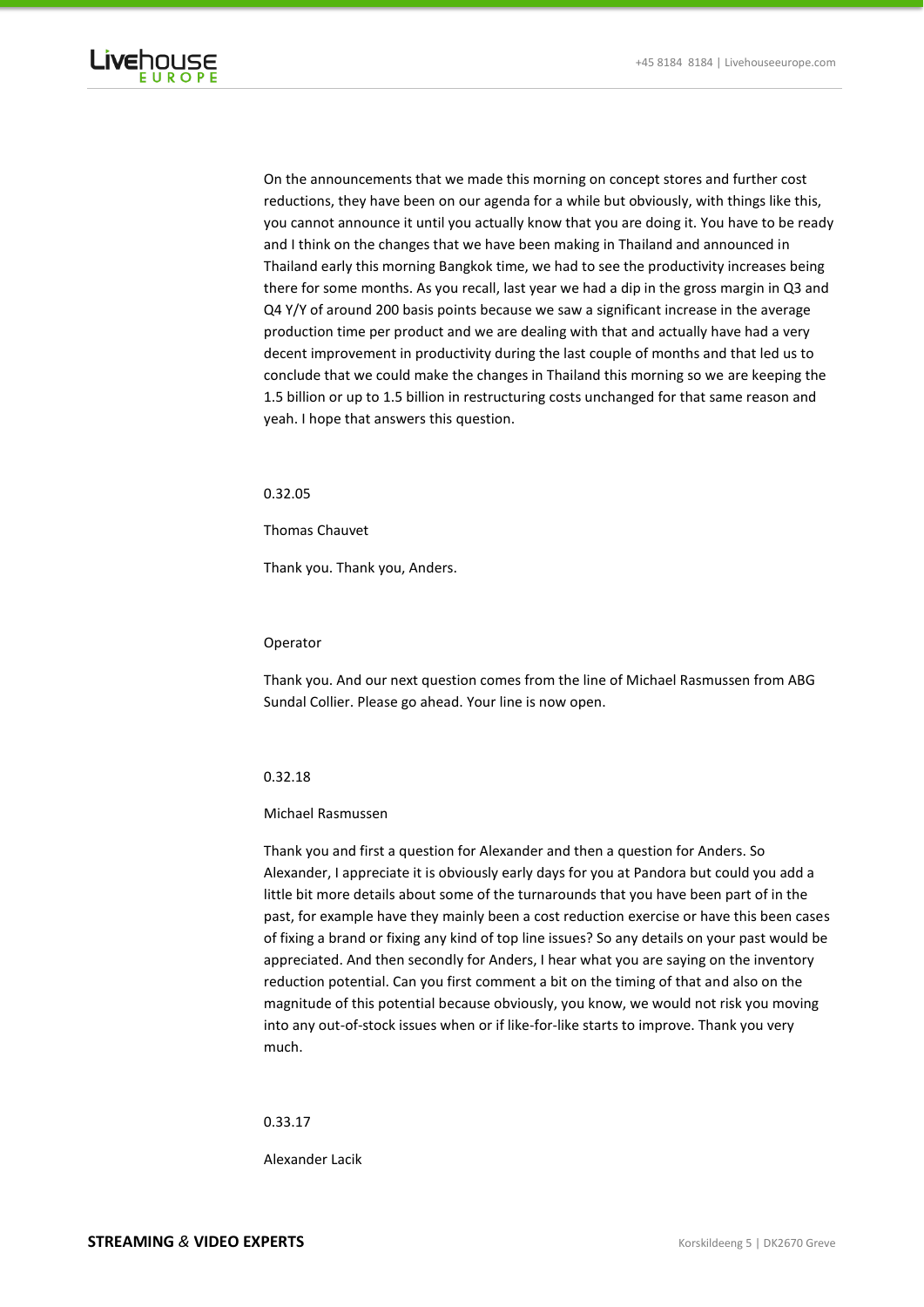

Okay, so I have a couple of experiences which are, I think, relevant for this situation, but I think what is kind of common across all of them is that cost squeeze, wherever it may come from, has always been there to underpin so that you can invest the forward drive of the business, which I think is very much similar to the case we are discussing on Pandora so you would have things like when I first took over, Greece was a very sub-par performing country in the Reckitt Benckiser portfolio. Three years on, 50% growth and was the strongest growing entity in the RB portfolio. Moving from there, I went to the US which was also a kind of sub-par performer was growing to 2-3 points a year, pretty much in line with market growth. A few years on, I think we were between 2 to 3x market growth performance and again this came from finding pockets of costs which we could reinvest back into growing the business and then a very specific one was on Head & Shoulders which is a specific brand. Again, in a 3-year period, I doubled that top line and that came more from profound inside work, communication work, slightly repositioning the brand and again fuelled by, you know, pretty healthy structural P&L so we allowed that growth to come along so you have both small markets and big markets, specific brands that we turned around. There are a few more in the bag, if we have time. In another setting we can talk about them, but I think the important thing, it has always started with a profound understanding of where we went wrong with the consumer and that we have underpinned those efforts with spend that we have squeezed out of the business from different aspects of the portfolio or companies that I have worked for. I hope that answers your question.

#### 0.35.30

#### Anders Boyer

Anders here. There are two angles to the question and I heard your question being about the own and operated, our own inventories, so that is where I am starting out. I fully agree that we have to be cautious with the gross margin like we have in Pandora. It is very expensive to be out of stock so we are doing it cautiously. So there is of course a reason that we write why we see some further potential in reducing inventories and I think we can say that should be an opportunity to reduce it by more than 10% compared to where we are but it is not a structural change where the net working capital will be at an entirely different level than where we are today. That is not where we are heading, but it is a decent upside that we have to pursue. There will be, I think that we will see some already in 2019 and then more to come in 2020 and it goes hand in hand with the merchandising process, getting a strong global merchandising process in place and we have talked about that at the last couple of quarterly releases and that takes some time to get in place.

### 0.36.51

### Michael Rasmussen

Great, looking forward to following that. Thank you so much.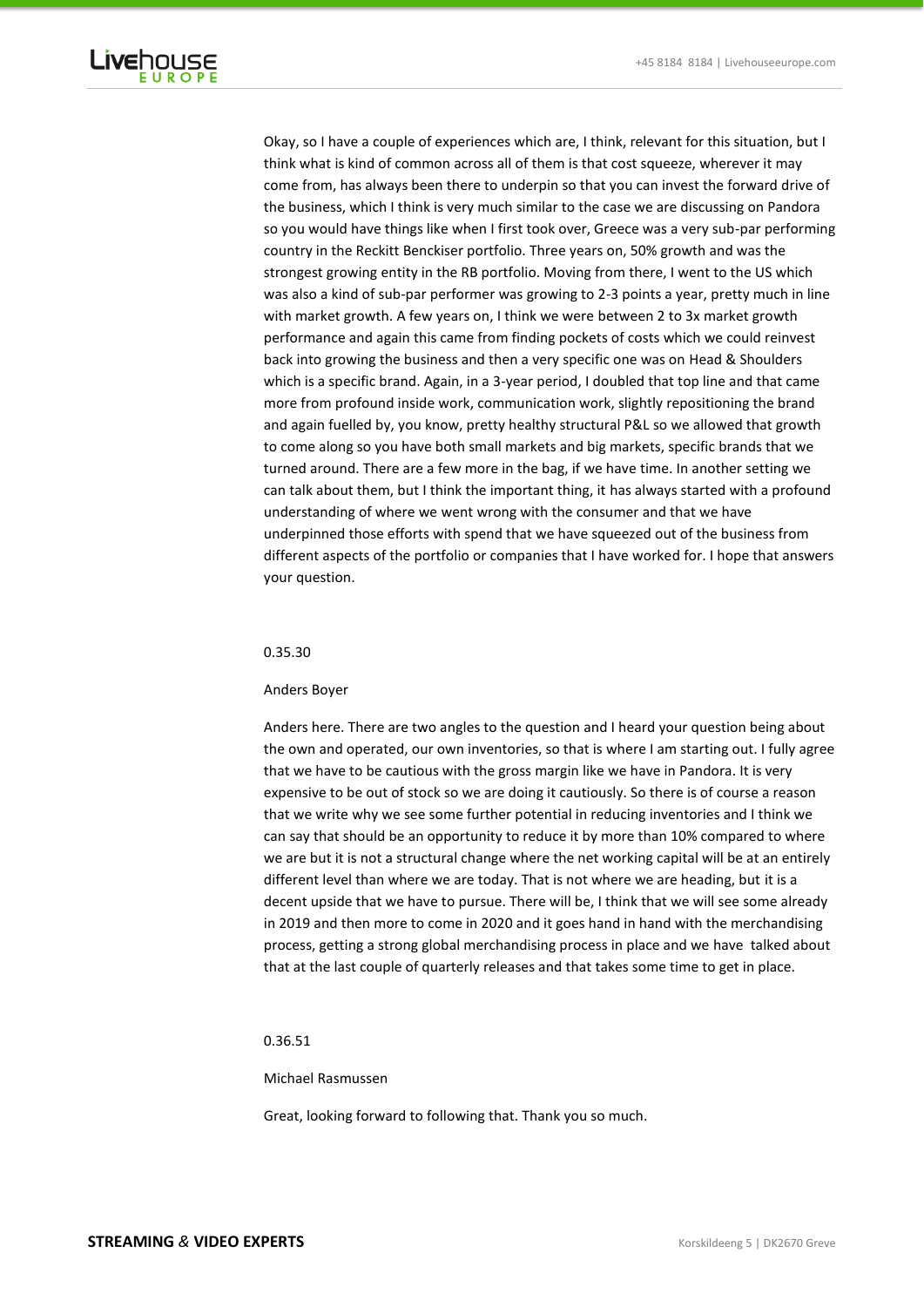

### Operator

Thank you. Our next question comes from the line of Chiara Battistini from J.P. Morgan. Please go ahead. Your line is now open.

### 0.37.04

### Chiara Battistini

Good morning. Thank you for taking my questions. I also have two, please. The first one is on products more generally and the charms/bracelets both remain under pressure in Q1 so I was wondering, can you please talk about a little bit more about the initiatives you are thinking about and implementing on the product side and how you are seeing those two categories, the charms and bracelets, accelerating through the year. And around that also I was wondering, all these marketing activities are being stepped up at the moment those are still on a product offering that has not been refreshed. Is that correct? And then on the promotional activity, can you please quantify the current percentage of sales on a discount or a full price and also do you see the need to go further in terms of cleaning up your discounting activities in the coming quarters, please? Thank you.

### 0.38.01

#### Anders Boyer

Chiara, I will just see whether I caught all of the questions. On the charms and bracelets, it is correct that the Q1 numbers are an extension of the prior quarters with the charms category being the one where we have the biggest challenge and that is exactly down the alley of our diagnosis and the structure of Programme NOW to deal with that in general of course across our product categories but not least the charms and bracelet category so we are – some of the things that we have put out to address exactly this is both how our marketing campaigns, how we run them and structure them. We have talked about a loyalty programme at a later point in time. There is also an element of how we structure or design our stores, actually how you navigate as a consumer in our stores. So all feeding into the charms category is the one where we are challenged the most, but I would say  $-1$ will repeat what we have said both in the Q4 announcement and Q3 of 2018 is that there is nothing in what we see that points in any way towards that we are facing something that is a structural issue. We are facing issues that are within our own control and that we can deal with. It does not mean that it is easy to fix. This is Q1 of a 2-year journey but there is nothing that tells us or shows us that we can't get back to a positive like-for-like on the other side of Programme NOW. But on top of this, I think you should look at.. when you look at the performance of the charms and bracelet category, you should also look at all the other elements of Programme NOW including our collaborations with celebrities, use of influencers, a significant increase in our marketing spend and also the new charms and bracelet concept that we are launching in the second half of 2019.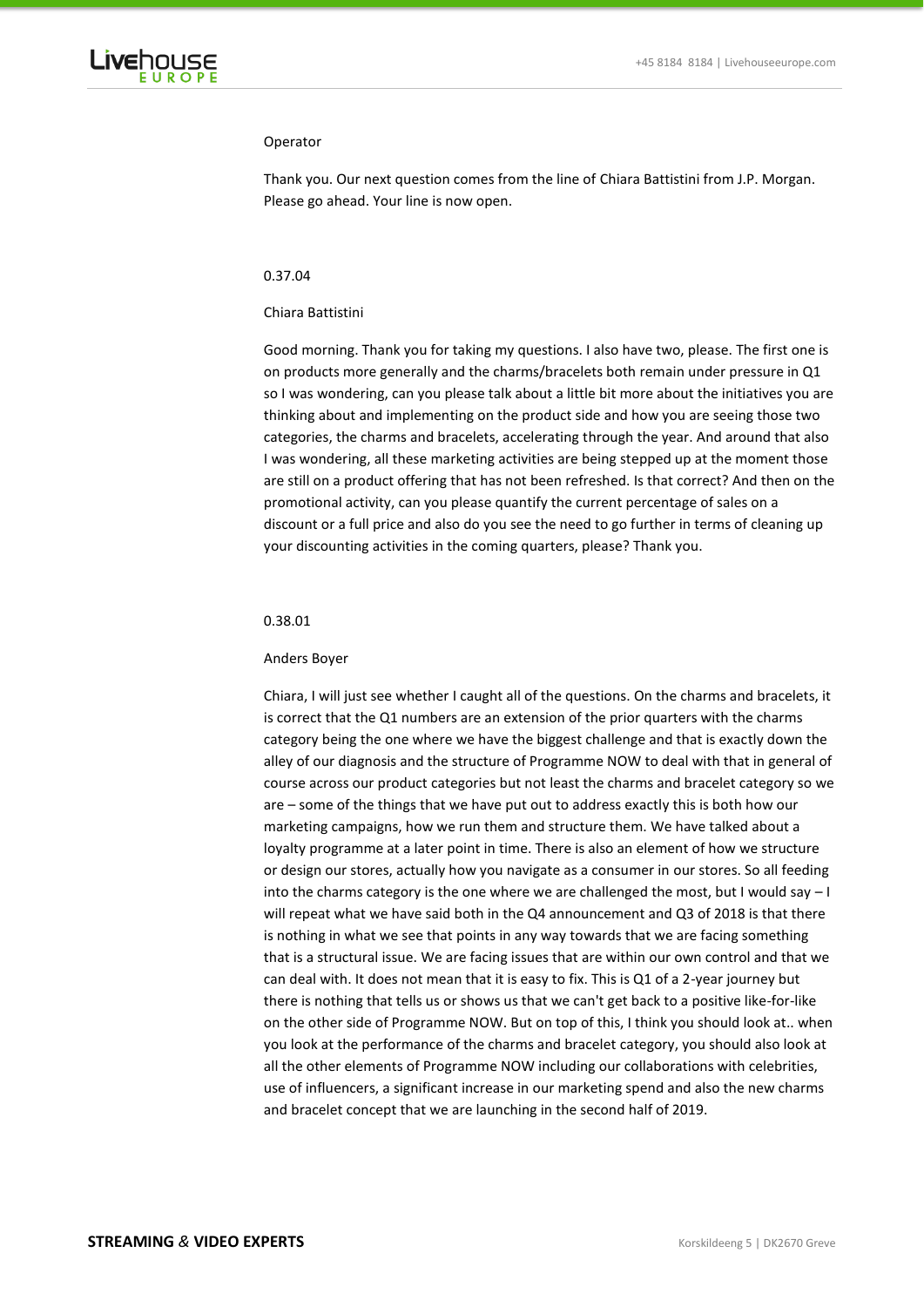

Then let me see if I am missing something here, but there was a question on promotions and whether we see a need to further dial back on promotions compared to what we have done already. Of course, there is a bit of testing and trying in what we are doing, that is clear, but I think we have seen that we are pretty much on track with what we have been doing in the first quarter. And then, did I miss something?

### 0.40.54

# Chiara Battistini

No, that is great so you don't see any need to further push on the cleanup of discounting? You are happy with the current levels posted at the end of March, I guess?

### 0.41.06

### Anders Boyer

I think with what we have done during Q1 with a pretty significant reduction of the number of promotion days by 30%, that is with what we have seen and the impact that we have seen and speaking to our organisations around the world, that is probably a reasonably good starting point. But of course, there will be a Y/Y impact throughout 2019 so that like-for-like impact and organic growth impact will be felt throughout the year until we analyse it next year.

# 0.41.39

Chiara Battistini

But not sequentially Q/Q?

#### Anders Boyer

I don't think you should expect that.

### Chiara Battistini

Yeah, okay great, thank you very much.

### 0.41.50

Operator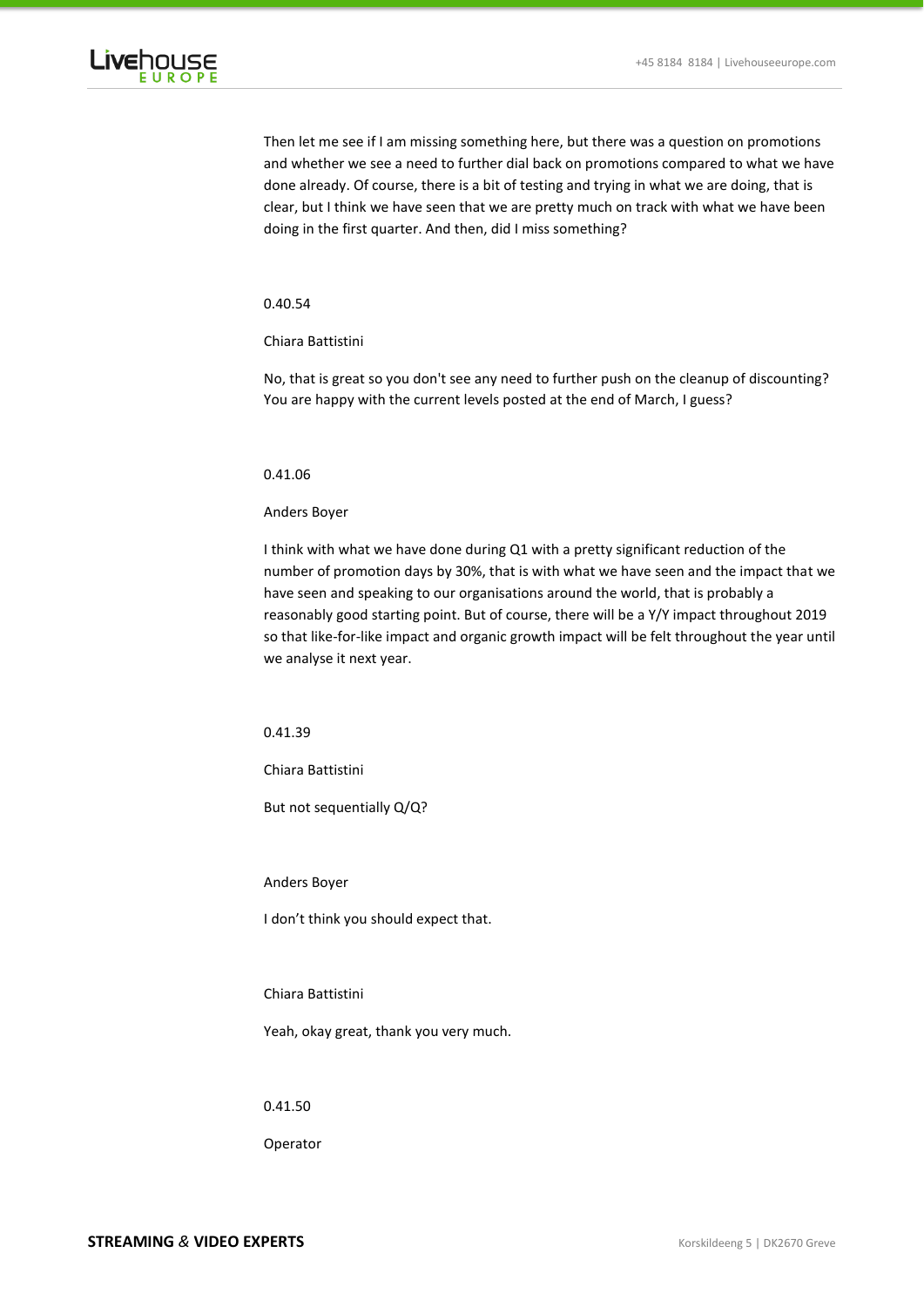

Thank you. Our next question comes from the line of Lars Topholm from Carnegie. Please go ahead, your line is now open.

### Lars Topholm

Thank you very much, Alexander, welcome to Pandora. Two questions on my side also which is about store closure, so on the 50 of your own stores you are now announcing you are going to close, can you give a little bit of flavour on which markets you are talking about? And then the second question is on the franchise store network because clearly, franchise operated stores everything else equal have lower margins than your own stores so I wonder if you have some insight into the general health of that franchise store network given the pressure on your like-for-likes and also on the risk of multi-brand jewellers cutting back on selling Pandora going forward, is that a risk we should factor in when we look at your numbers? Thank you.

### 0.43.00

#### Anders Boyer

It's Anders here. On the store closures, I can't speak about the markets yet, we have not announced it internally market by market yet but obviously there will be some that are more hit than others but it is not just one place, it is spread across the globe but for now, I will have to keep it internally until we announce it. And then on the franchise stores, it is clear, if we are hit then our partners are hit as well, that goes without saying and we have different starting points on average with the profitability in the stores so obviously on average, the earnings among our partners have come down as well during the last number of quarters or couple of years, that is pretty clear. And I think one way to look at it, if we continued like what we are doing then of course we would at some point in time hit into a serious problem across the network if like-for-like was negative to this tune for a couple of years then that goes without saying. But that is not the plan. That is also clear. But we are, I think it is also important to recall that even though one of our franchise partners, just as an example, might come in a situation where there are no or little earnings left, it doesn't mean that the total profit pool with partner and Pandora together is not attractive. I think that is important to keep in mind. Then on the multi-branded part of our business, other points of sale, they are clearly hit harder than the rest of our business in the first quarter and I think without being too detailed that there are some of our larger partners that have been particularly hard hit and that it is visible in the numbers.

### 0.45.25

### Lars Topholm

Sorry I interrupted before but I simply didn't understand, you said even if the franchise stores are not making money, the total profit pool is still attractive but would that mean you would then go in and sponsor the franchise store if he doesn't make money and also,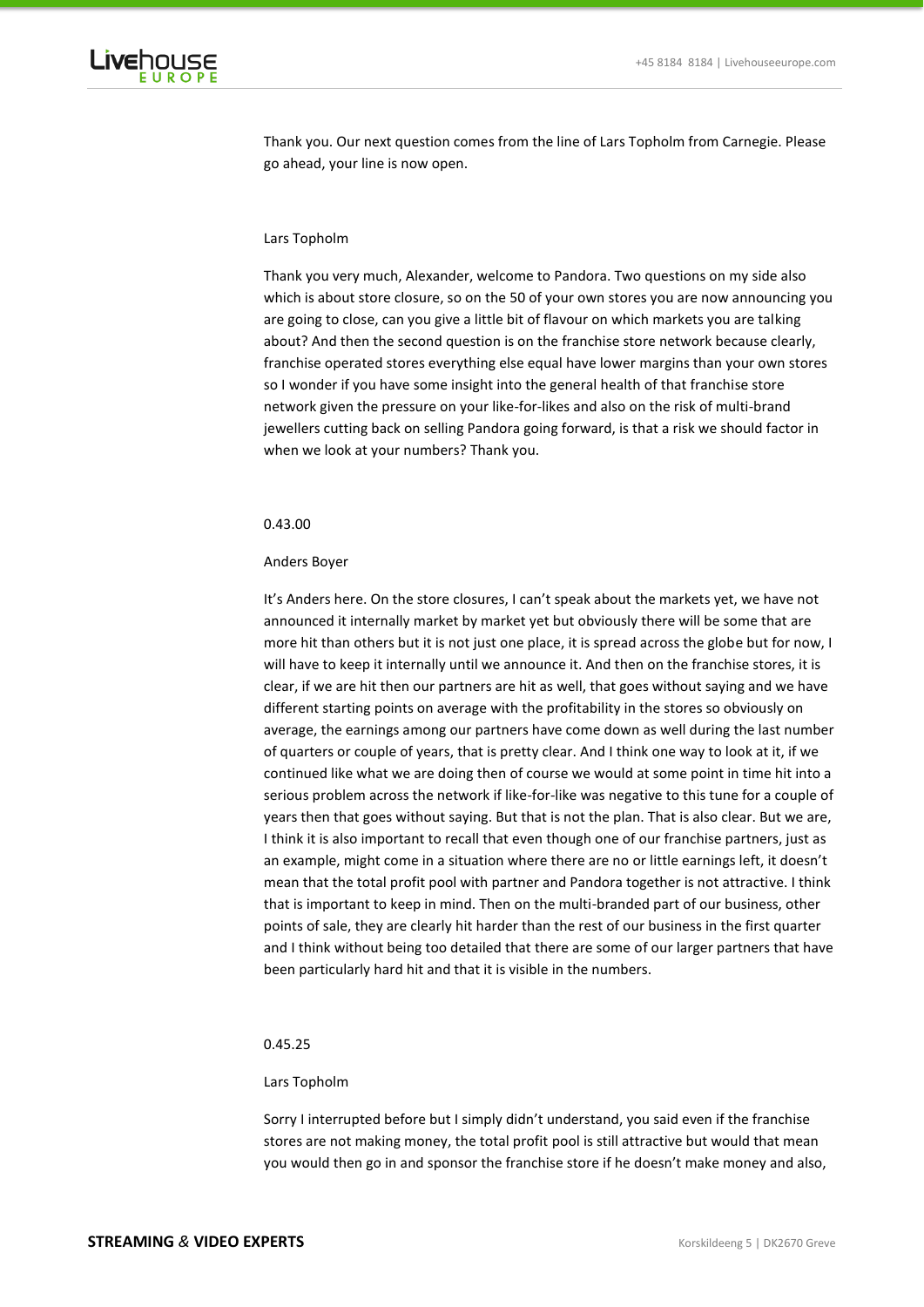

to be specific, do you in your plans expect any franchise concept stores to close in 2019 and have you embedded in your guidance any of your larger multi-brand franchisees abandoning Pandora during the year? Just to be perfectly clear.

#### 0.46.07

### Anders Boyer

Taking the first question first on the situation where franchisees are not earning money and the total profit pool is still attractive then obviously, it will be just to say plainly stupid not to continue operating that store and then you will have to figure out how do you then do it and then there is obviously a range of different options how you run that store. I will have to stress, this is not where we are but of course, having 2,700+ concept stores, there will always be someone who is struggling including our own stores but in that example, Lars, then obviously we will have to look and say well, do we then continue running the store or do we split the profit pool in a different way? That could be some of the solutions to look into. And yes, we have in the, when we announced in February that we are opening up net 75 stores for 2019, in that number is also included a number of closings of franchise stores. And the last question was on the multi-branded business. Yeah, in our guidance, we had assumed that the multi-branded business would be declining more in revenue than Pandora in general.

## 0.47.40

#### Lars Topholm

Okay. Thank you. I have some more questions but I will jump back into the queue. Thank you very much for answering these ones. Thanks.

### 0.48.00

#### Operator

Apologies for the delay. Our next question comes from the line of Fredrik Ivarsson of Kepler Cheuvreux. Please go ahead, your line is open.

### Fredrik Ivarsson

Hey guys, thanks for taking the questions, a couple of ones from me as well. First one is on the store network going forward. Obviously, the share of retail revenue, sorry, retail stores is up more than 20 percentage points and my question is would you ever consider increasing the share of wholesale stores again? I guess are you divesting some Pandora owned stores to franchisees? That is my first question. And the second one is on the gross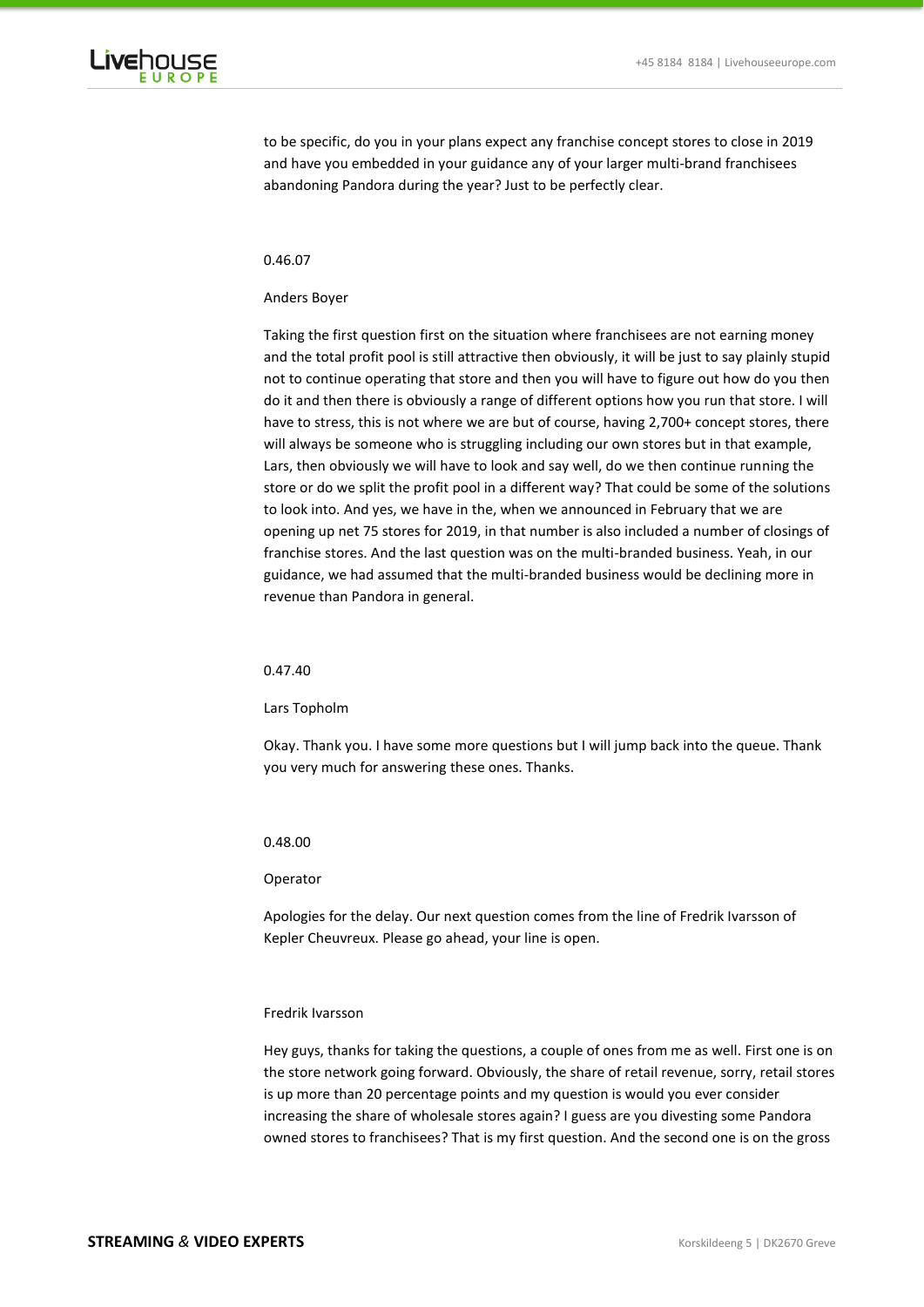

margin. I assume that you have quite significant tailwind from FX and raw materials in the quarter as well. Could you confirm that and maybe quantify that a little bit? Thanks.

#### 0.48.49

#### Anders Boyer

Thank you, Fredrik for the questions here and I will just start out apologising for the two minute blackout, we just had some technical issues. On the store network, I think as a responsible company and a responsible management, you always have to look at all options and always question status quo and that would include across markets and across our network whether should this market be operated and which type of stores, should they be owned by us or be owned by someone else so we will always be reflecting on how we are structured. Having said that, repeating this morning that we will be reviewing our general network strategy during the second half or at a later point in time. We said that also in the Q4 announcement in February this year. It is on the agenda but we have deliberately put it a couple of quarters out to focus on, so the most important issues first. So, we will revert to you and talk more about that at a later point in time. And then on the gross margin. Yes, on the commodity, you are absolutely right, we have around 40 basis points of tailwind or plus on the gross margin from commodity prices in the first quarter but on the FX piece, it is pretty limited, the type has been going up a bit but in the quarter as such it is quite limited impact on the gross margin. And then I think you asked about also whether there is a channel mix impact and that is clear that there is an impact on the gross margin from having a higher retail share revenue in Q1 compared to prior quarters and compared to prior years but I think the most important is that if you look at the Y/Y gross margin development during the last number of quarters then if I just remember right off the top of my head then in Q3, 2018, we were down 190 basis points. In Q4, we were down 200 basis points and now we have turned that around to have a 10 – not a lot but still a 10 basis point uplift compared to Q1 of last year.

0.51.37

Fredrik Ivarsson

That is very clear. Thanks.

### Operator

Thank you. And our next question comes from the line of Hans Gregersen of Nordea. Please go ahead, your line is open.

### 0.51.46

Hans Gregersen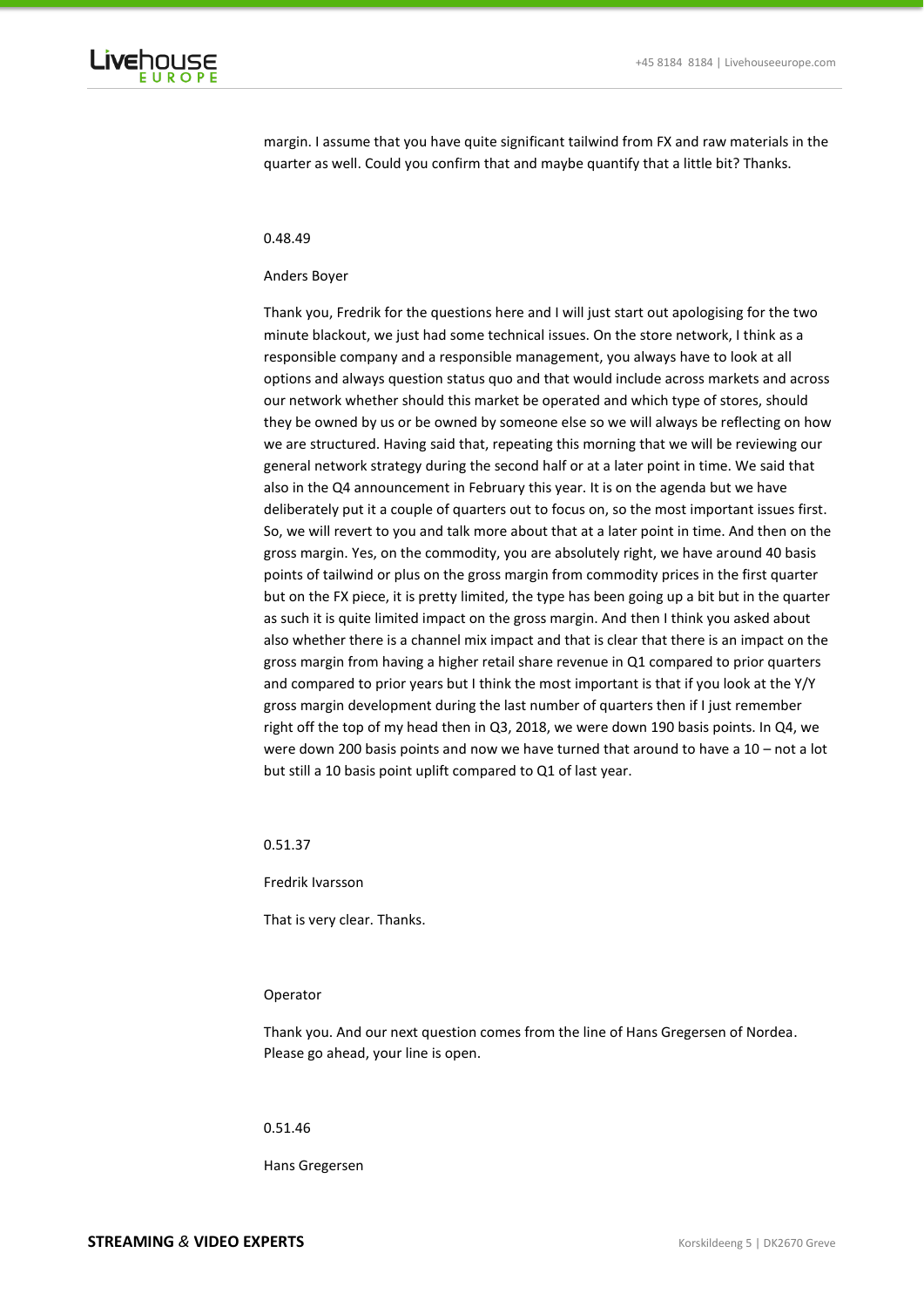

Good morning. I would like to ask a question to you, you mentioned a little bit about your experience in what could deem there is a need to have products like shampoo. One could argue that jewellery is more a more nice-to-have product. Could you really argue that there is a direct comparison in the turn-around actions you are looking at between those two categories? That is the first question. And then to Anders, we have now had a strategy plan last year that was being revoked by the announcement of Project NOW, you have previously argued or indicated that there was quite weak data visibility into the previous strategy plan. In the whole analysis you have done, what new data have you discovered and where have the changes been? And then just if you could clarify, with the new staff reductions in Thailand, is that incremental cost savings or part of the original target? Thank you.

# 0.52.48

# Alexander Lacik

Well, I mean, they are quite different categories, you are right. However, I mean you can see, jewellery is a discretionary category for sure. You could also argue, shampoo in general is obviously for most people that have hair is not discretionary but a particular brand can be seen as a discretionary. So then you go back into okay, what are we actually trying to do here? We are looking at the positioning of Pandora, we are going through proper insights work, we are trying to sharpen who actually we want to target and that all leads into kind of understanding better what type of products we should be serving them with, what type of communication will work with them and finally, how you merchandise this at the point of sale. So I think all those things are very similar even though your point, shampoo and jewellery obviously are a little bit different in nature.

### 0.53.39

#### Anders Boyer

And then I can take your two and a half other questions I think I counted, Hans, but that's okay. On the data visibility, a couple of angles to it. First of all, I will also say that the data visibility and transparency also go for basic financial data, just having one set of data and one way to look at pure basic financial numbers, how do we look at a store P&L as an example so one set of numbers across and there we have gotten, I think, quite far pretty fast because we had a good ERP IT infrastructure in place. But then on more the consumer facing data, we are, I think we are building much better and much deeper consumer insights. We are having focus groups with hundreds of consumers with quantitative analysis and surveys and we are also getting digital data from social media and structuring and building that in a different way, a more detailed way than what we have done in the past. And then we have also broadened our approach to data and from focusing mainly on products to also think about data in terms of brand and consumer experience. And then you could also say we are simply just becoming, we are one year further down the road compared to when we announced the strategy at the Capital Markets Day in January last year and we are one year wiser in terms of what works and what doesn't work. And then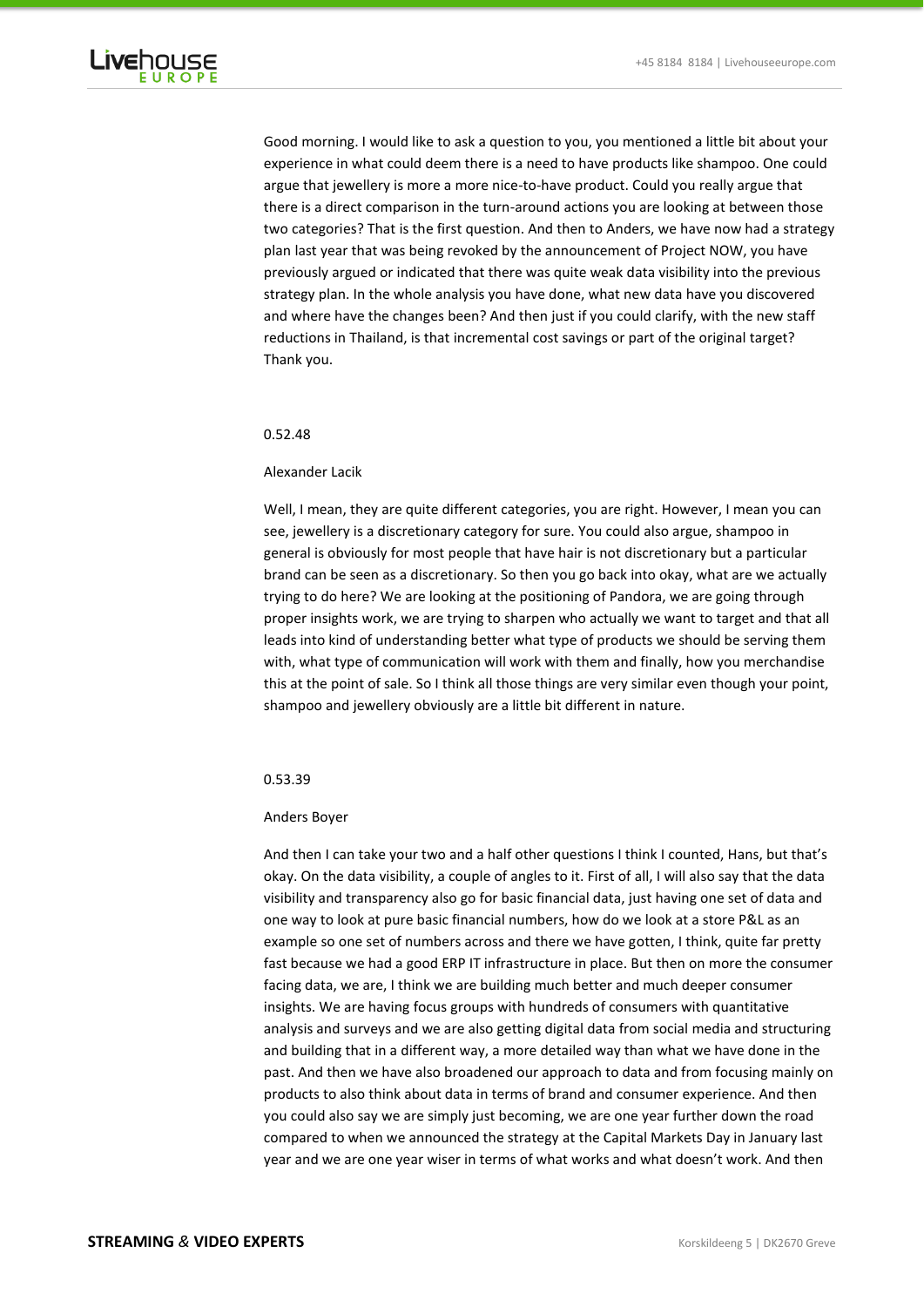

on the cost saving in Thailand, that is part of the plan. That is part of the DKK 3-400 million in total cost of sales reductions that we announced as part of the DKK 1.2 billion cost reductions and it flows directly into that.

0.55.55

Hans Gregersen

Thank you

#### Operator

Thank you. Our next question comes from the line of Piral Dadhania of Royal Bank of Canada. Please go ahead, your line is open.

#### Piral Dadhania

Hi, good morning. If I could just come back to the charms category which is -17% in Q1, could you just give us an indication of what that growth rate would have been if we strip out the effects of wholesale inventory destocking and lower NPI sell-in? And just coming back to a previous question, is the strategy still to double down on the charm category going forward or should we expect to see a change in the merchandise mix towards some of the other categories if you expect charms to remain negative in the mid-term? I am just thinking in terms of the Q1 performance, there were some new product launches which have clearly not had the impact that you are expecting them to have. So just really want to understand how important charms are to your mid-term strategy? And then secondly just in terms of the store network. I appreciate there is a more detailed analysis due to take place later in the year but if we take the like-for-like to remain negative for the next few years, what proportions of your stores would end up being dilutive to group EBIT margins or potentially even turn loss-making? I am just curious as to why there isn't more of a focus on store closures at this point if we extrapolate these types of like-for-like declines which would be detrimental to your margin in the mid-term? Thank you.

# 0.57.27

### Anders Boyer

Thank you, Piral, for those questions. Just starting out with the charms revenue. It is right that the charms total local currency growth was -17% in the first quarter and thereby, more down than what you saw in the quarters in 2018 and we don't disclose like-for-like on product category, at least we don't put them in the announcements but the like-forlike on charms is actually not that very different between Q4 of last year and Q1 of 2019 but what I would say is that there is nothing in the Q1 data that changes what we announced as part of Programme NOW a couple of months back with more focus back on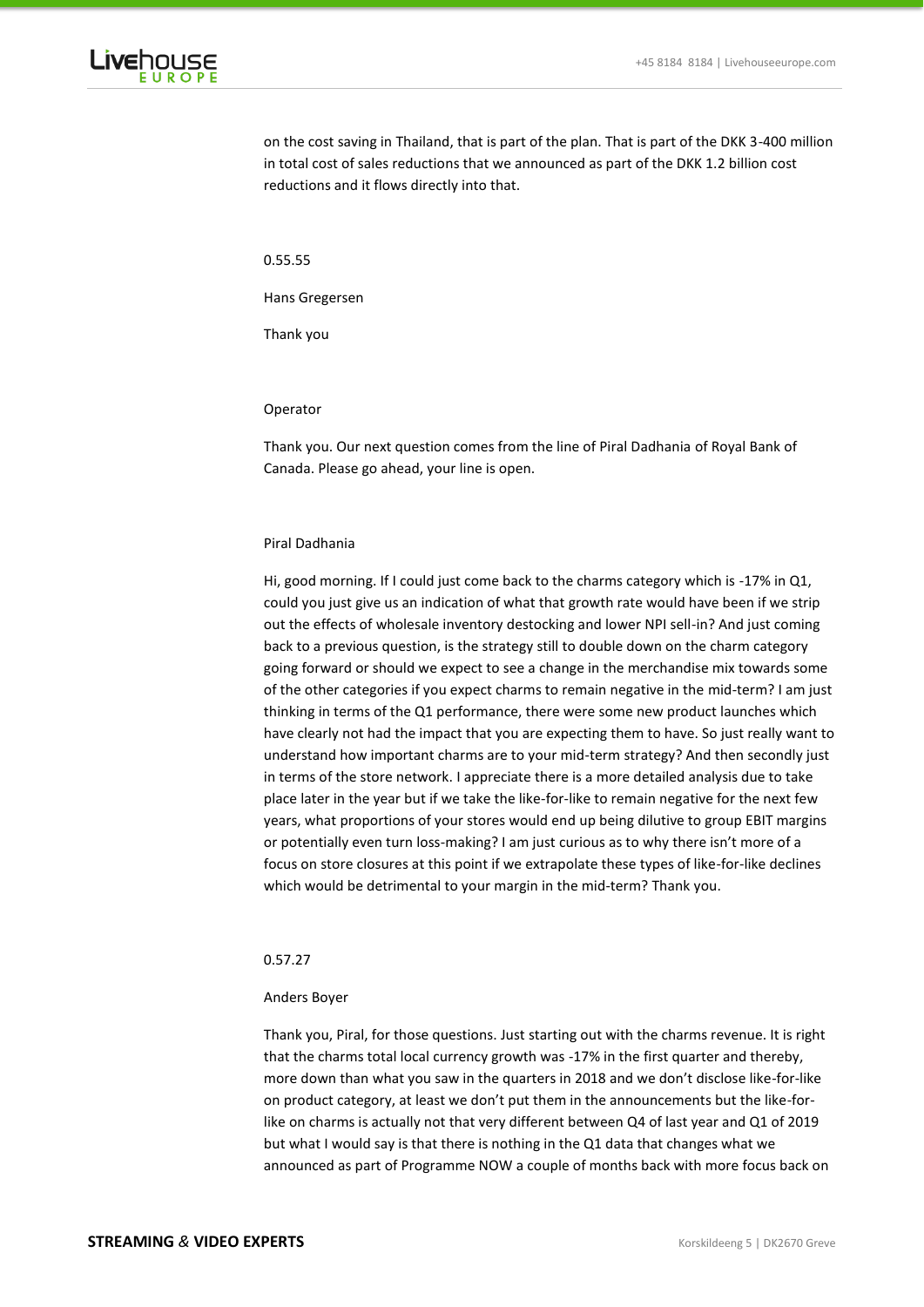

the charms category. I think the numbers, if anything, they just confirm what we said as part of Programme NOW that there is a potential to re-grow in the charms category again. Then you asked about the future store closings. You can make a lot of scenarios of what the profit level on store by store would be in different like-for-like scenarios and it is clear, if we had -10% like-for-like for the next 8 quarters, yeah, then that is very different situation but again, that is not the plan and with what we have announced today, we have addressed both closing own stores that are loss-making and then we have taken all stores that are diluting to our margin over and above a certain level and where we don't see that we can cut cost in that store or do other things to improve revenue in that store in the very short term. So we are taking with what we see and with the situation that we are in and with the guidance that we have put out, then that addresses the margin diluting stores that we have across the network. Having said that, there are some choices in some markets where margins are below group average. We have a couple of markets, as an example, in Latin America, Brazil, where margins are lower in general, there is a decision that we want to keep operating in Brazil even though margins there are and probably are likely to remain below group average. But of course, if we sat in a year's time and like-forlike remained where it was and prospects for 2020 were the same, then it is a very different situation. But again, that is not the plan.

### 1.00.37

Piral Dadhania

Okay, thanks Anders. So, if I just come back to the charms point, is that to suggest that the like-for-like in charms was around the negative low to mid single digit level in Q1?

# 1.00.51

#### Anders Boyer

No, that is actually not the case. The like-for-like on charms specifically in Q1 was actually the same as the reported local currency growth around -17%.

### Piral Dadhania

Oh, sorry, I thought you said it was in line with the fourth quarter of 2018. Sorry, okay.

#### Anders Boyer

It's good to get that clarified

Piral Dadhania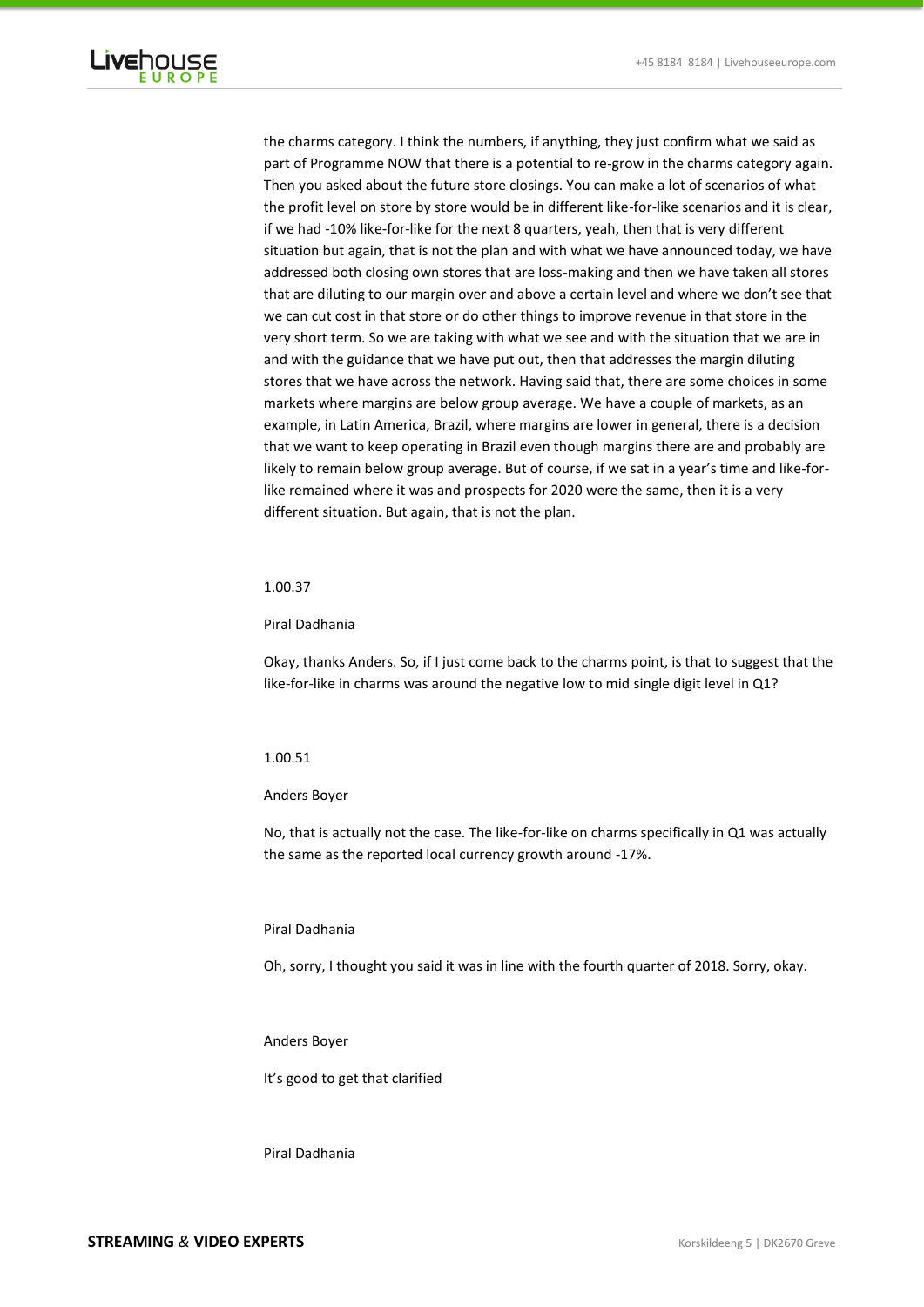

# Thank you

### 1.01.14

### Operator

Thank you. Our next question comes from the line of Klaus Kehl of Nykredit Markets. Please go ahead, your line is open.

### Klaus Kehl

Yes, hello, two questions from my side as well. First of all, you had negative like-for-like growth of 10% here in Q1 and that is obviously a pretty tough start so could you give us any insight into the beginning of Q2 and April? And also in this context, you have mentioned these new commercial initiatives with Shakira etc. but were they in full speed here in Q1? And then finally, just to get back to these store closures, and obviously you need to dig further into it, but could we end up in a situation where network expansion will be zero or even negative on a net number in 2020? That would be my questions.

### 1.02.14

### Anders Boyer

Thank you Klaus. It is Anders here. On Q1 and the start of April, we are still seeing a likefor-like in April being below what we have guided for the full year so in line with what we saw in the first quarter, but again, yes, little impact still of all the top line initiatives that we are taking as part of Programme NOW. Then on the commercial testing and initiatives that we are doing, no they are in no way near a full speed in Q1. It is selected testing in a number of markets that we have been doing on celebrities and influencer collaborations so it has no, there is no impact really in the market yet. And on the marketing initiatives, that hasn't even started in Q1, that is basically starting this week plus or minus. In the three countries, China, Italy – sorry, Italy and UK, China only being a bit later in the quarter but Italy and UK starting as we speak. So we are basically just scratching the surface in the first quarter. On the store closures, obviously that would depend on exactly what does like-for-like look like when we get into and guiding for 2020. I think, what we can say is that it is likely that there will still be room for profitable and attractive store openings in China and Latin America also in 2020 but exactly how that plays out net-net, I think that is too early to say. But I think one thing we can say, we will not be getting back to the 2-300 store openings net that we saw in 2017 and 2018. That is maybe the yard stick we can put out there.

1.04.46

Operator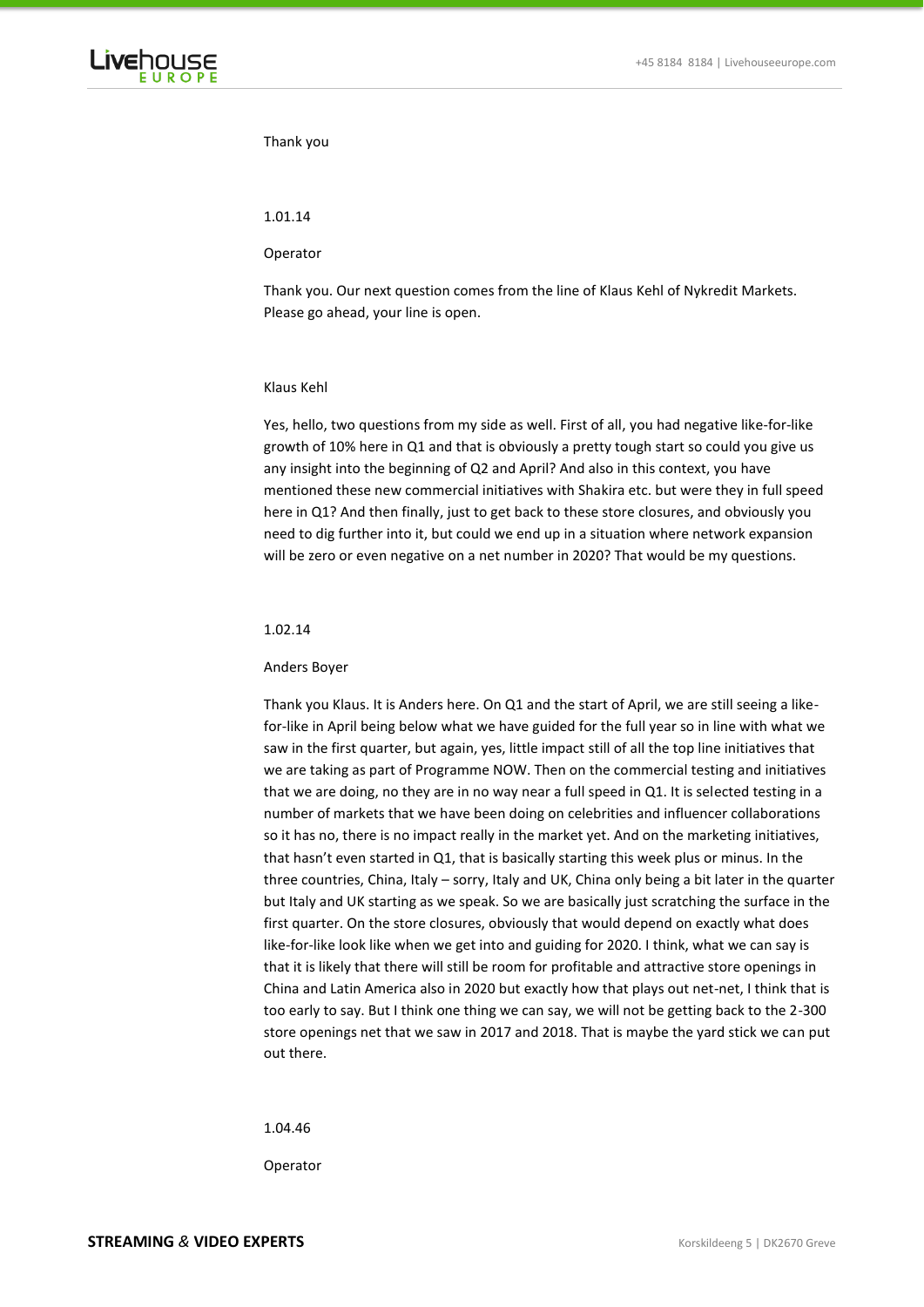

Thank you. Our next question comes from the line of Patti Wong in Hudson. Please go ahead, your line is open.

1.04.50

Patti Wong

Thank you. Could you please talk about the market expansion plan in China so for example the digital channels like Tmall and Taobao. Thank you.

1.05.05

Anders Boyer

Sorry, we didn't catch that. Can you please repeat?

# Patti Wong

Yeah, so I asked about the market expansion plan in China. So you know the online platform I mean the Tmall and Taobao. Do you try to sell any products on such platforms to increase the sales?

### 1.05.25

#### Anders Boyer

We remain exclusively on Tmall in China but obviously, China is very much on our agenda as part of Programme NOW but we are actually already doing more on WeChat and we have done that in connection with the launch of the Peach Blossom just a month ago or four weeks ago and then obviously, we are looking into whether there will be other channels that will be interesting for us in China such as JD but for now, we are exclusively on Tmall.

### 1.06.18

### Operator

Thank you. Our next question comes from the line of Anne-Laure Bismuth of HSBC. Please go ahead, your line is open.

Anne-Laure Bismuth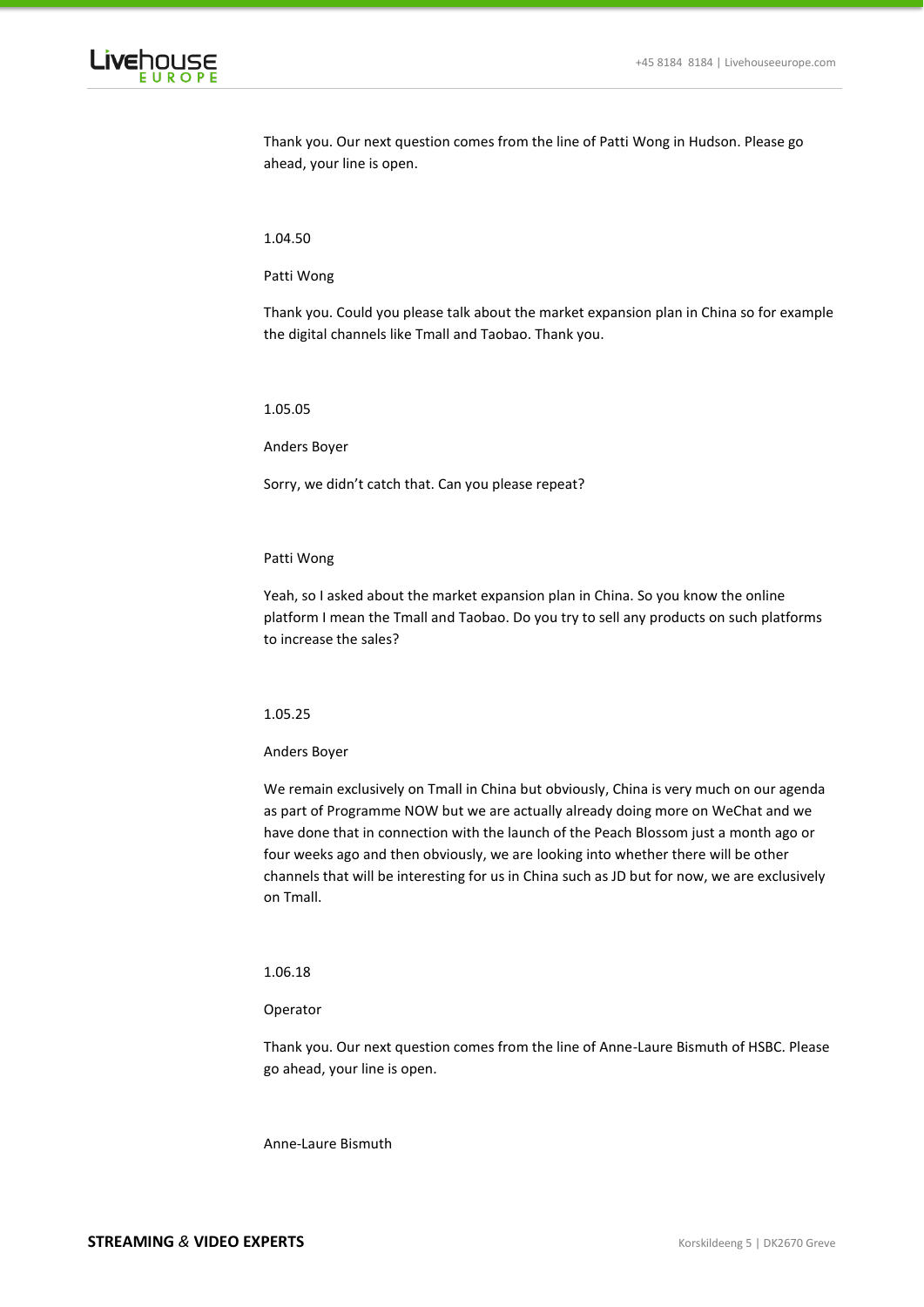

Yes, hi, Anne-Laure Bismuth from HSBC so two questions on my side as well. So really I just wanted to come back on these additional marketing investments that you are flagging in the press release of this morning. Can you give us a bit more colour of what are these initiatives? And the second question is about what it means when it comes to marketing ratio for full year 2019. It was a 10% at the end of Q1 but what should we expect for the full year? And I assume that it was embedded in the commercial plan reset. Thank you very much.

# 1.07.02

### Anders Boyer

The marketing initiatives that we are launching here as we speak in UK, Italy and again a little bit later in the quarter also in China are to the tune of DKK 50-100 million in additional marketing spending per quarter. Then we have also I think somewhere said that we have seen a decent return on those investments and if you do a little bit of math and say well, DKK 50 to 100 million in investments per quarter times a decent multiple and then look at the revenue that we have in those three markets, you can also see that it is, if it has the intended impact, it will be visible in the like-for-like in Q2 and going into Q3. There is nothing magical specifically in what we are doing, we are coming from a very low level, especially in Italy, from a very, very low level of marketing spending so we are using sort of the usual tools and focused on traffic generating activities. This is not branding, it is a working marketing that we are focusing on and the main handles or tools that we are using are TV commercials, it is paid search, it is paid social, but we believe that we can generate good traffic and we are doing also that based on the learnings that we have seen in the US where we are spending, as I mentioned, more money on marketing than in the rest of the world and where traffic and like-for-like is clearly better than in the rest of the organisation. Then on the marketing ratio. I would be hesitant to guide that specifically on a line in the P&L by quarter but it is clear, it is part of the Programme NOW diagnosis that we should spend more and we are doing that and with these initiatives, it is likely that the marketing spending as a percent of revenue will be higher going forward.

1.09.37

Anne-Laure Bismuth

Thank you

### Operator

Thank you. Our next question comes from the line of Thomas Chauvet of Citi. Please go ahead, your line is open.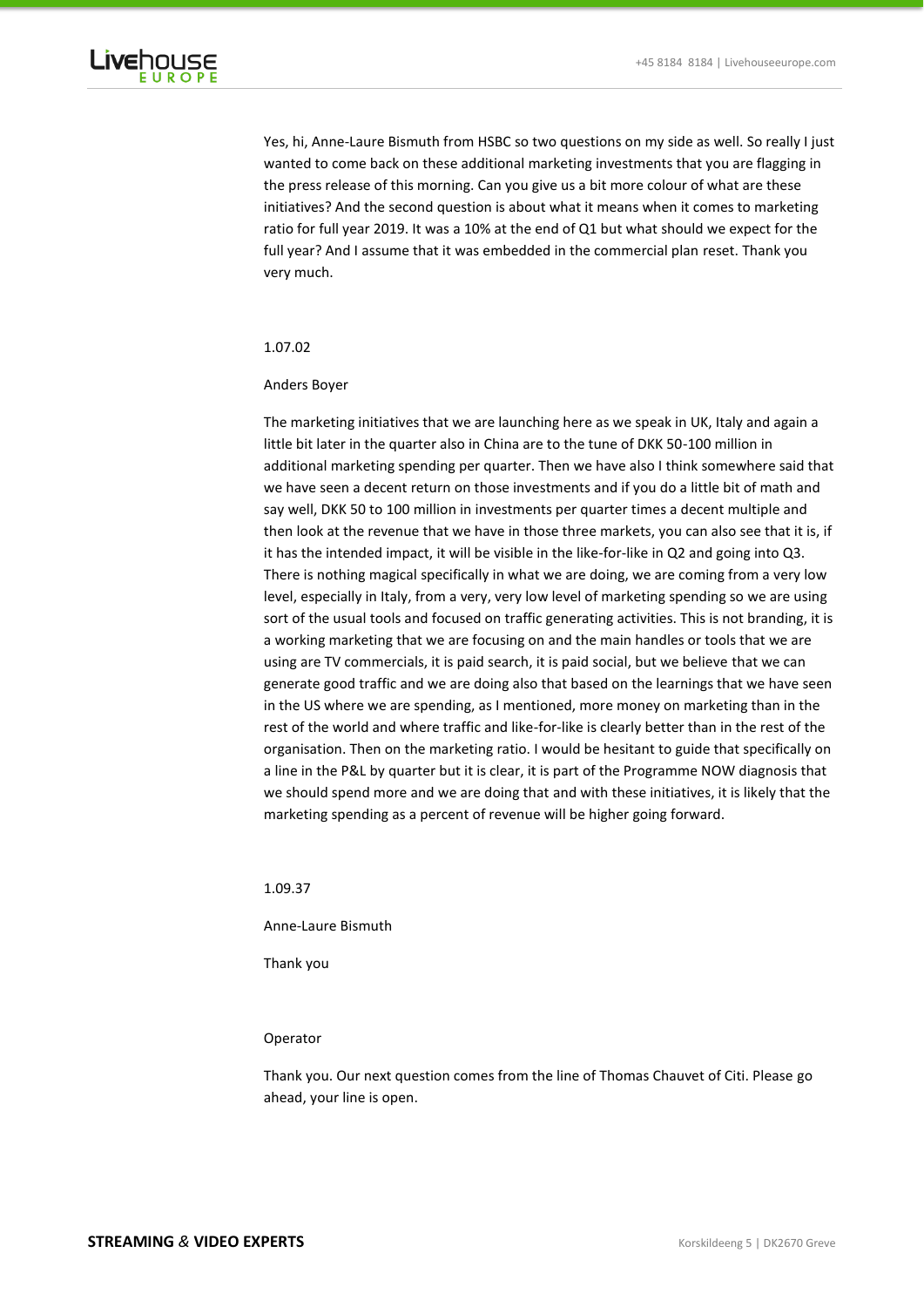#### 1.09.48

### Thomas Chauvet

Morning. I have two additional questions. One is on… related to the... hello, sorry, can you hear me? I was on mute, I think. Just a follow-up on the crafting facilities in Thailand. You are one of the largest private employers in the country, nearly 2,000 people have left the company this year I mean that is about 15% of your workforce in Thailand. Two quick questions one that. One, have you had discussions with local authorities or the government on these measures and reiterated your commitment to Thailand? I think you have still a tax exemption status in the country. Could you remind us where you stand on that tax exemption status? And two, could you try and explain the nature of these layoffs between what is a risk of work capacity that literally the order book is weak and you have too many people in the factory, craftsmen, and two, the introduction of more technology related production methods like Triple A and how this impacts longer term the need for big labour intensive workforce in Thailand? Thank you.

# 1.11.07

### Anders Boyer

Thank you for those questions, Thomas. We are fully committed to our setup in Thailand and it works really well and we are very happy with our setup and the corporation that we have with the Thai authorities. And we are giving our size as you also indicate, Thomas, we are in a very frequent dialogue with the authorities in Thailand and we should be obviously, so we have, as you say, a tax exempt agreement with the Thai authorities and it runs for a number of more years and obviously, when we get to the expiry of that in a number of years with the Thai authorities, we will have to sit down and discuss what does that then, what next. But again, we are very happy with our setup in Thailand and we are doing all these changes in close co-operation with the local authorities. Then on the other question on the going forward. If I understood the question correctly, then I would say that if we – we shouldn't have too many people at the factory in Thailand, that is why we are offering voluntary resignation to the 1,200 people today and that is also why we are introducing a few more days and weeks in the months to come where we are closing down production because otherwise, we would risk producing to inventory and that obviously also comes with a risk. And behind all of this is an increase in simply how many pieces of jewellery do we produce per hour and that is the number that is improving quite nicely despite the fact that our products, our standard time as you will call it in engineering language is up compared to prior years, as you recall, back in – was it Q1 last year or Q2 last year we talked about that the average production time on some of the new collections was 50% up compared to the old days but despite that fact, we are actually producing more units per hour per manhour and that is a pretty strong result and for that same reason, we are adjusting capacity in Thailand this morning and to the extent that we need to flex further, we also always have the opportunity to do overtime and at the same time, we have good co-operations with a couple of external OEMs that also can serve as a flex, at a cost, obviously, but that is a handle that we have as well.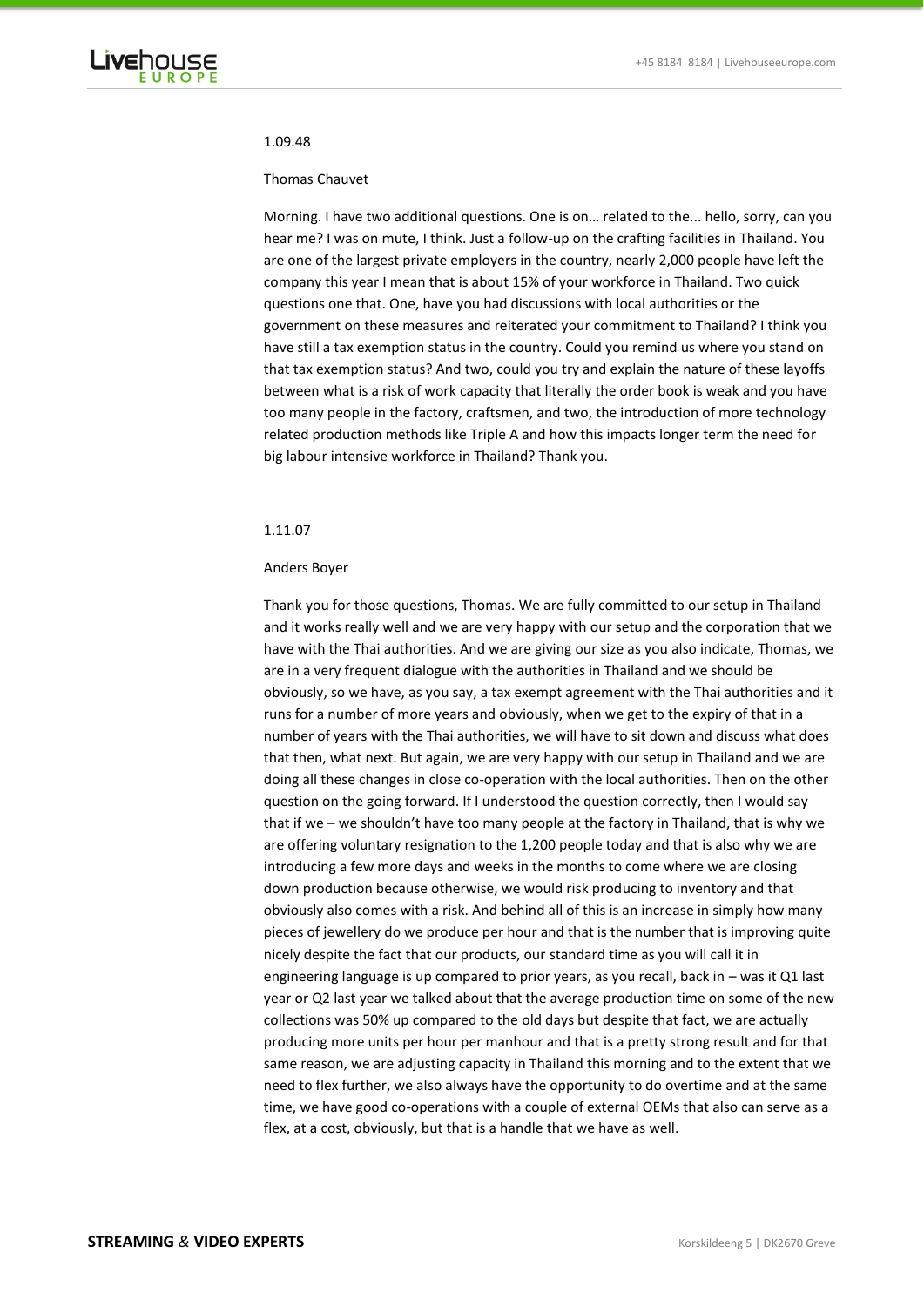

### 1.14.41

Thomas Chauvet

Thank you

### Operator

Thank you. Our next question comes from the line of Hans Gregersen of Nordea. Please go ahead, your line is open.

### 1.14.50

### Hans Gregersen

Thank you. In terms of the outlook for second half, you have sent quite confident signals on growth improving due to, I would assume, new product launches and your route to market initiatives. ….

# 1.15.10

#### Operator

And it seems that his line has disconnected. I will move to our next question which is from the line of Lars Topholm of Carnegie. Please go ahead, your line is open. Lars from Carnegie, if you have your phone on mute, you need to unmute. Okay, as there is no response from this line, I will move to the line of Fredrik Ivarsson of Kepler Cheuvreux. Please go ahead, your line is open.

# 1.15.54

## Fredrik Ivarsson

Thanks. Short follow-up on the 75 net openings. I think you said there was going to be a split between owned and operated and franchise stores. Can you give a ballpark figure on that?

#### Anders Boyer

For the 75 openings this year? Yeah, I think we said two thirds, roughly two thirds is our own stores and the remaining being franchise stores.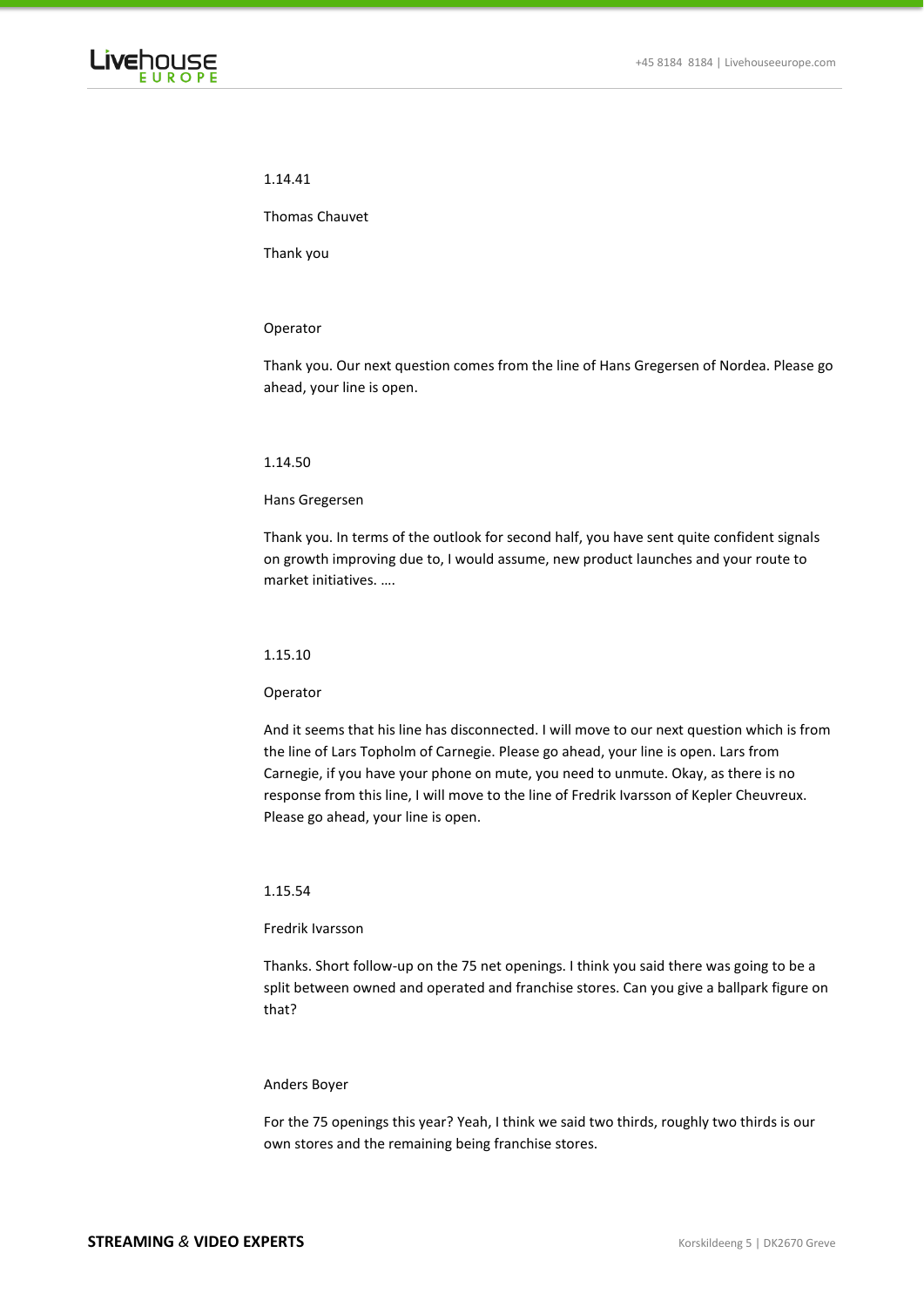

# Fredrik Ivarsson

Thanks

# 1.16.30

Operator

Thank you. Our next question comes from the line of Magnus Jensen of SEB. Please go ahead, your line is open.

### Magnus Jensen

Hey guys, thank you for taking my question. I guess most of them have been answered already but I just have one little follow-up in terms of promotions. You say that you did a reduction of 30% for the first quarter but you also started the year by saying that you will reduce it by 50% for the year. Could you give some flavour to the reduction you expect to see in the remaining quarters of the year? Thank you.

# 1.17.01

#### Anders Boyer

I think the way that we have approached it is that we are looking at it market by market and seeing what are the promotions that are non-value adding, it doesn't drive enough of revenue and the 30% reduction that we have seen or implemented in Q1 is in line with the plan that we made as part of the budget and Programme NOW but in general, the first quarter is actually a small quarter on promotions with more of a focus on the Clearance sale in January so going down with roughly 50% is still the plan but there is, to be honest, Magnus, some testing and learning in this but again, Q1 generally lower on average on promotions.

# 1.18.03

#### Magnus Jensen

Thank you. And one final question from me, so you haven't talked very much about Reflexions which I guess have been in the market now for 6 months or so. Could you give some flavour on how this concept is performing?

# 1.18.20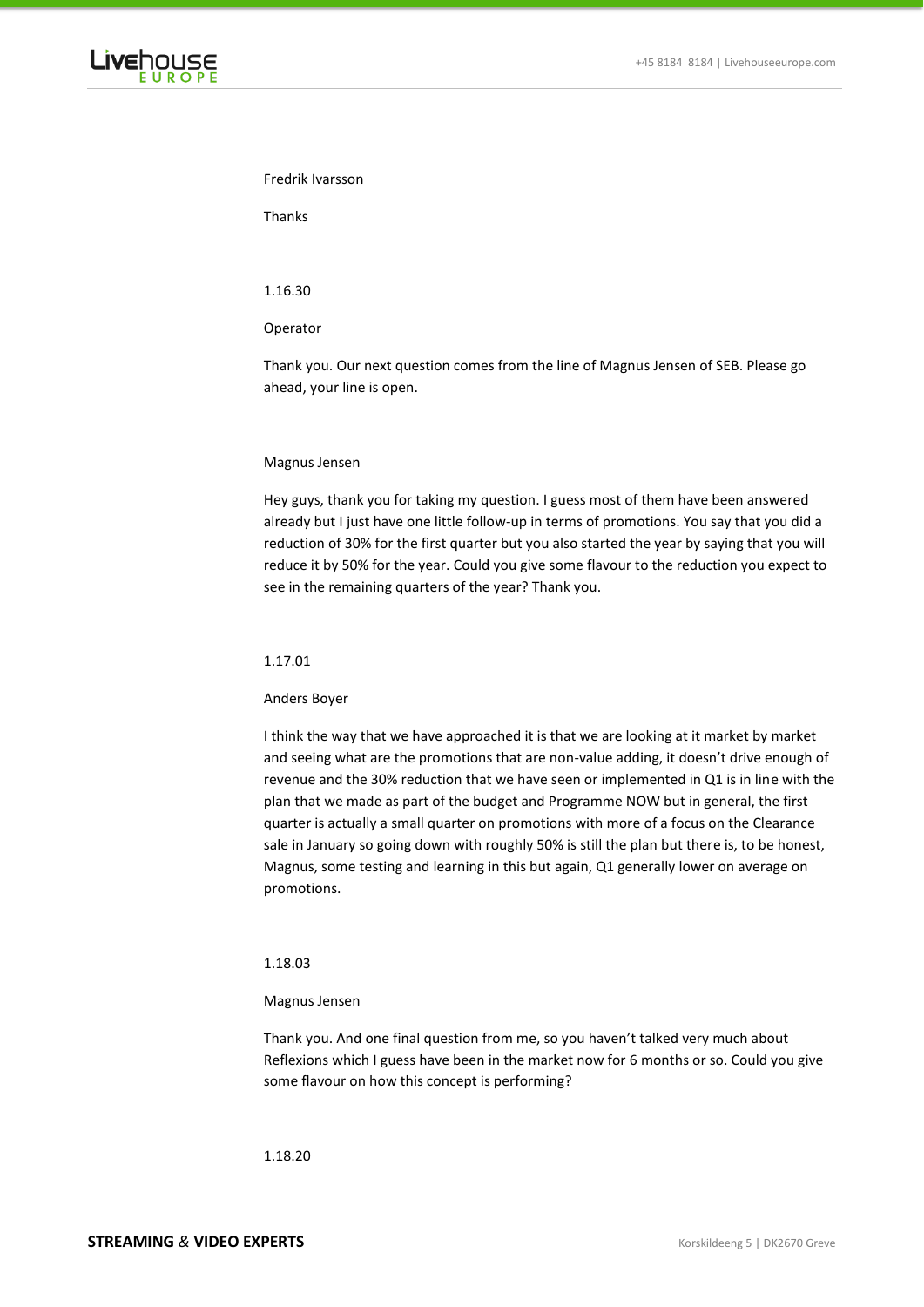

### Michael Bjergby

So I think, this is Michael speaking, we don't disclose numbers exactly for Reflexions and that is why we haven't provided any information for this. I would say that what we have seen in Q1 is that we have seen that there have been sold more charms per bracelet in Q1 than we saw in Q4, so this seems to be that it is a carrier and that it does help charms sales so that is positive. But obviously, we can all see that what is important is not what product category that we drive but really the total like-for-like and obviously, we still have some improvement through the year. But generally, we are happy with the performance of Reflexions even though it could not turn around the like-for-like as we already diagnosed with NOW.

# 1.19.01

#### Anders Boyer

Yeah, and I think, Michael, that is the important point. I think on an isolated basis we are okay with the performance but I think it is very clear that it hasn't been enough to turn around the overall like-for-like trajectory.

### Magnus Jensen

Thank you

### 1.19.23

Operator

Thank you. We are going to try again with Lars Topholm from Carnegie. Please go ahead, your line is open.

### Lars Topholm

Yes, I think that was an example of fat finger before, I was trying to unmute. Anyway, my question is part of Programme NOW is to take back channel inventory, I just wonder if you have an update there as to how much channel inventory you expect to buy back and when you expect to implement this part of the programme. Thanks.

1.19.56

Anders Boyer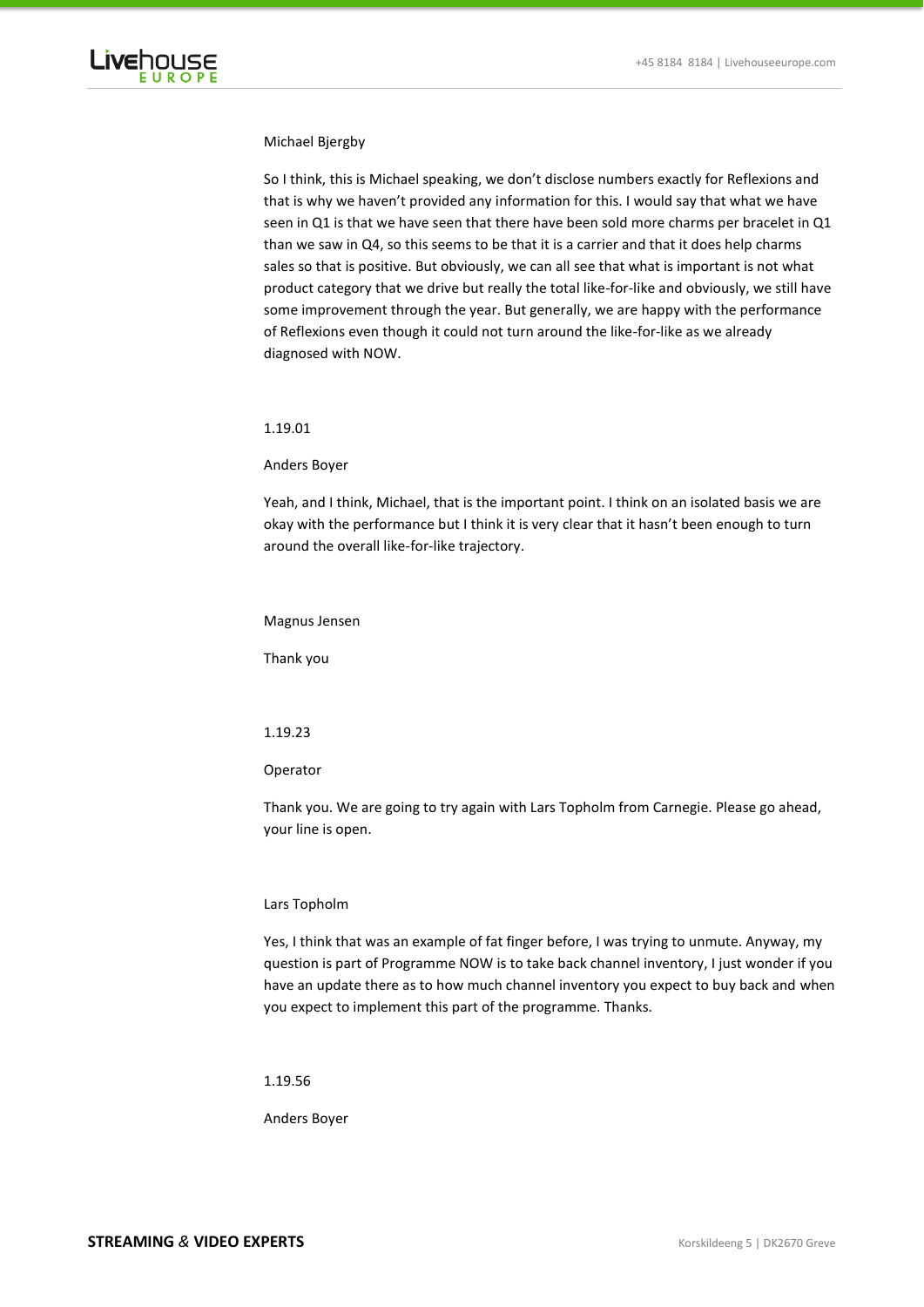

Yeah, maybe I should have touched upon that, Lars, in the prepared remarks. We are having a lot of preparatory work internally so far on this topic so we have not started implementing the programme yet. I think we will start actually executing on it later in the second quarter but the majority of the impact will be probably in the third quarter would be my best guess. I have been all the way afraid of taking a one size fits all-approach to this and therefore, we are doing it case by case, channel by channel, market by market, partner by partner. That takes a bit of time but I think it gives a better end result. I think it is still up the DKK 500 million, the number that we have put out there hasn't changed.

# 1.20.52

### Lars Topholm

And just remind me, Anders, are you going to offset this against revenue or will it be offset against provisions or how will you treat it accounting wise?

### Anders Boyer

I think one model can simply be that we buy back inventory from a partner at a discount and then when the product comes back on our distribution centre, then it will likely be fully or partly written down net of the silver value, obviously, and then that net cost would go into cost of goods sold in the reported numbers and there, we would call it out as a restructuring cost and include it in the up to DKK 1.5 billion restructuring cost. And then I think, as you maybe indicated, then there has to be something in it, there has to be a revenue impact at some point in time and that is the idea but the two won't be linked but obviously, we are doing this hoping that we can clean up the inventories among our partners so they can start selling out better than what they have been doing in the past.

1.22.09

Lars Topholm

Thanks, Anders, excellent answer. Thank you.

### Operator

Thank you. And as there are no further questions, I will hand back to our speakers for the closing comments.

### Michael Bjergby